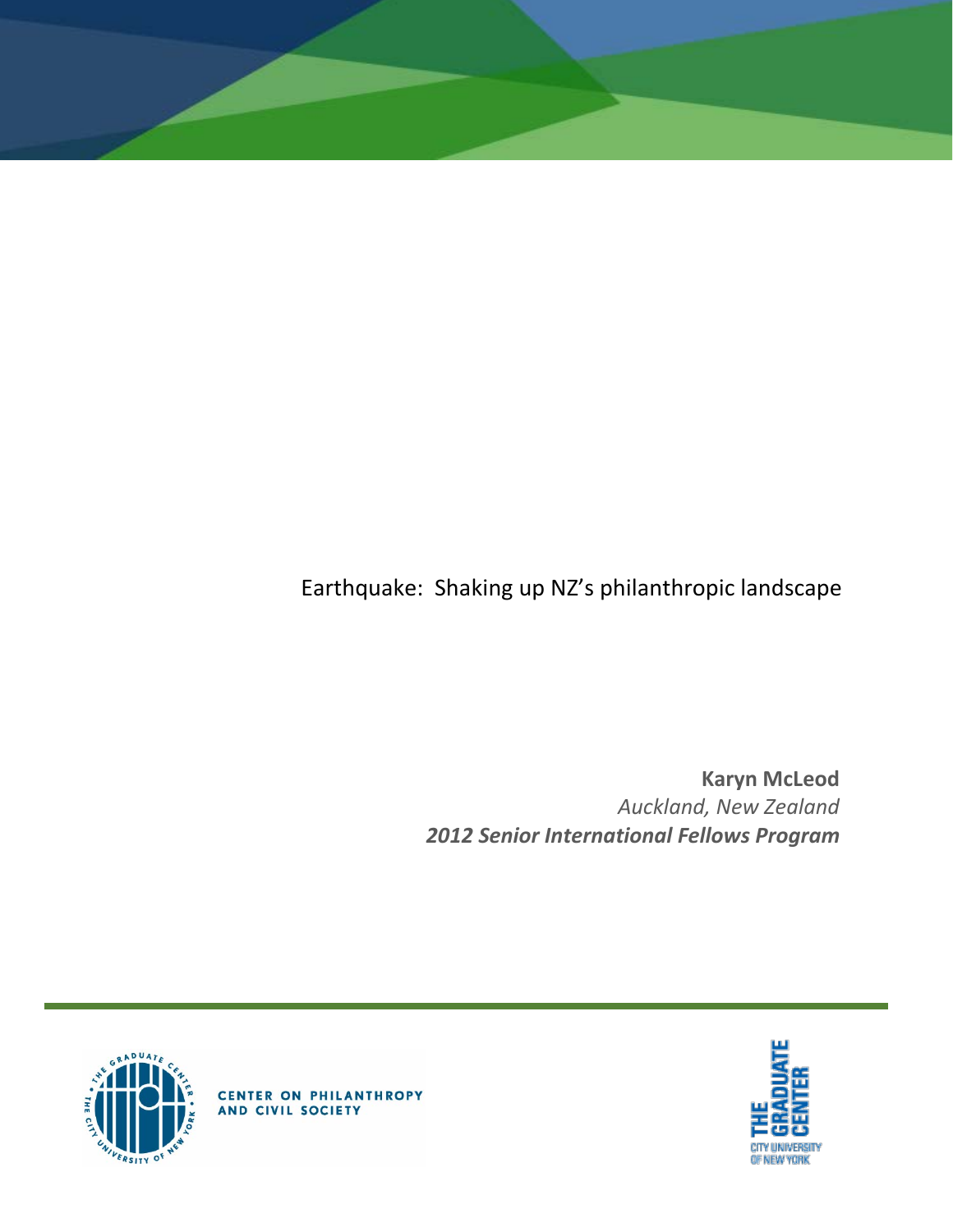*This paper was submitted in partial fulfillment of the 2012 Senior International Fellows Program of the Center on Philanthropy and Civil Society at The Graduate Center, The City University of New York. The paper may have subsequently been revised, translated, circulated or published in alternate format by the author.*

*During the course of the program in 2012, the author was Funding & Operations Manager at ASB Community Trust.*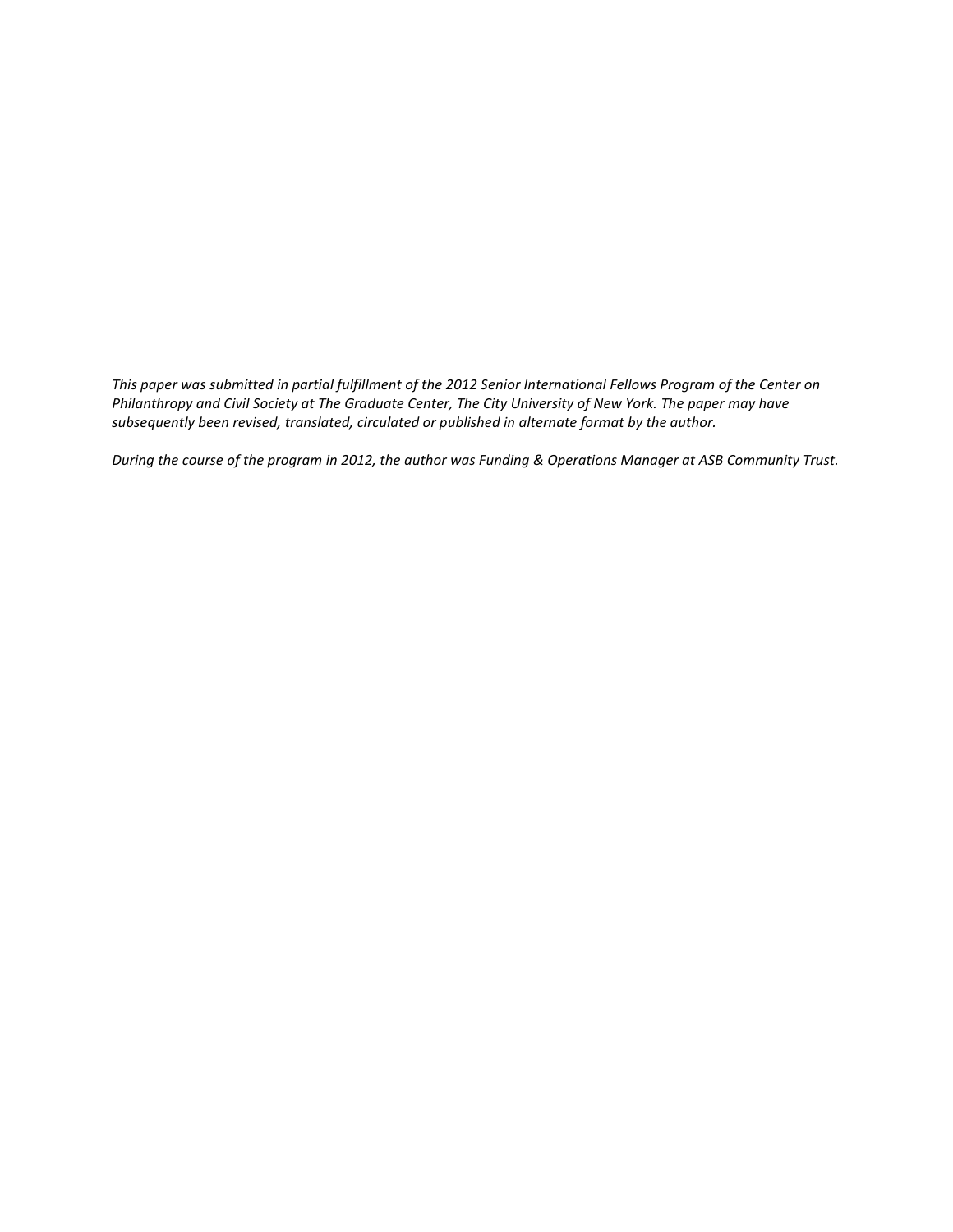# **2012**

## Earthquake: Shaking up NZ's Philanthropic Landscape

Karyn McLeod ASB Community Trust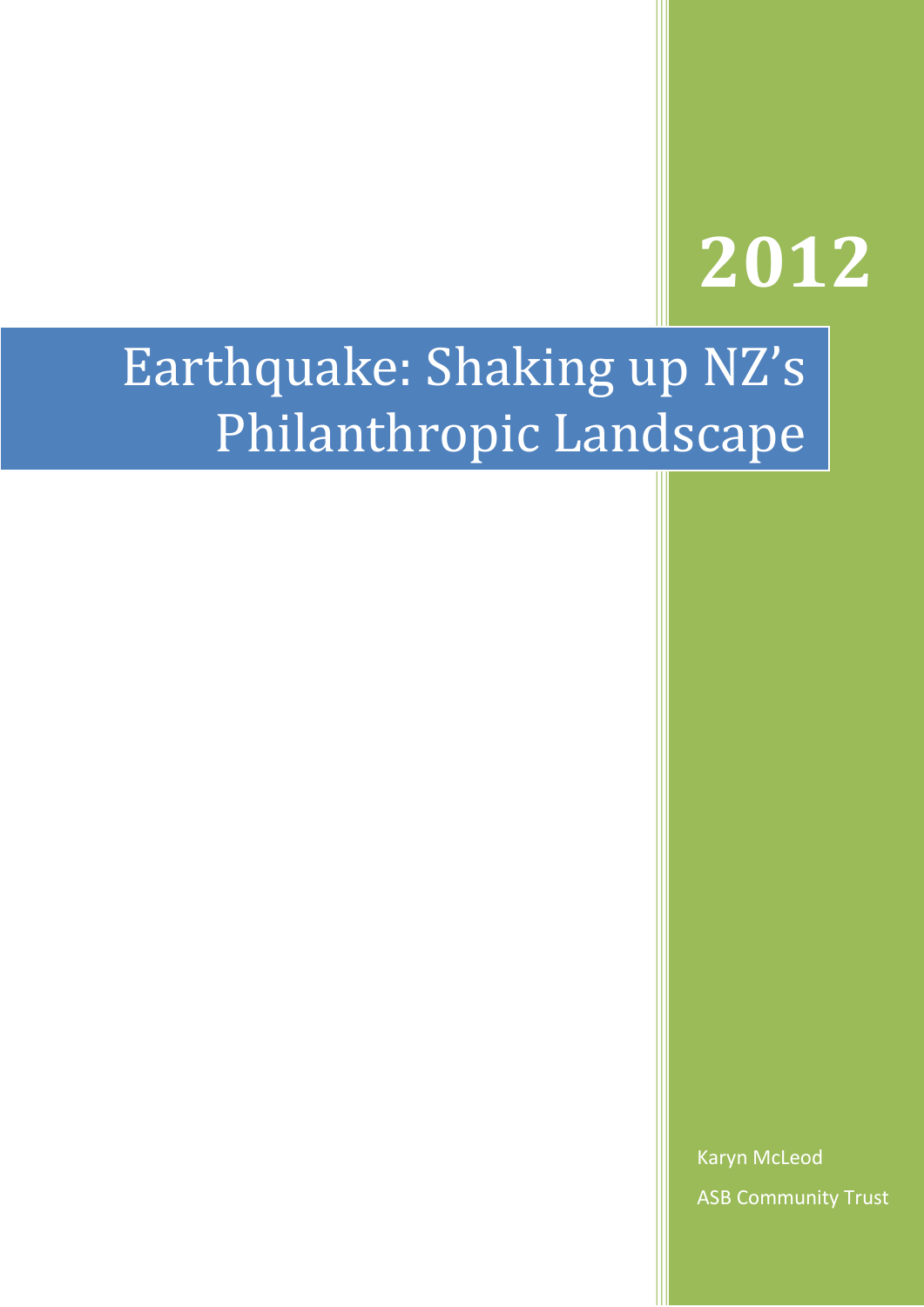## <span id="page-3-0"></span>**Contents**

| Advantages and disadvantages of collaboration within a changing landscape 12 |  |
|------------------------------------------------------------------------------|--|
|                                                                              |  |
|                                                                              |  |
|                                                                              |  |
|                                                                              |  |
|                                                                              |  |
|                                                                              |  |
|                                                                              |  |
|                                                                              |  |
|                                                                              |  |
|                                                                              |  |
|                                                                              |  |
|                                                                              |  |

<span id="page-3-1"></span>

<sup>&</sup>lt;sup>1</sup> Christchurch Cathedral after the earthquake - http://earthquake-report.com/2012/02/21/christchurch-1-<br>year-after-the-devastating-quake/christchurch-cathedral-after-the-earthquake/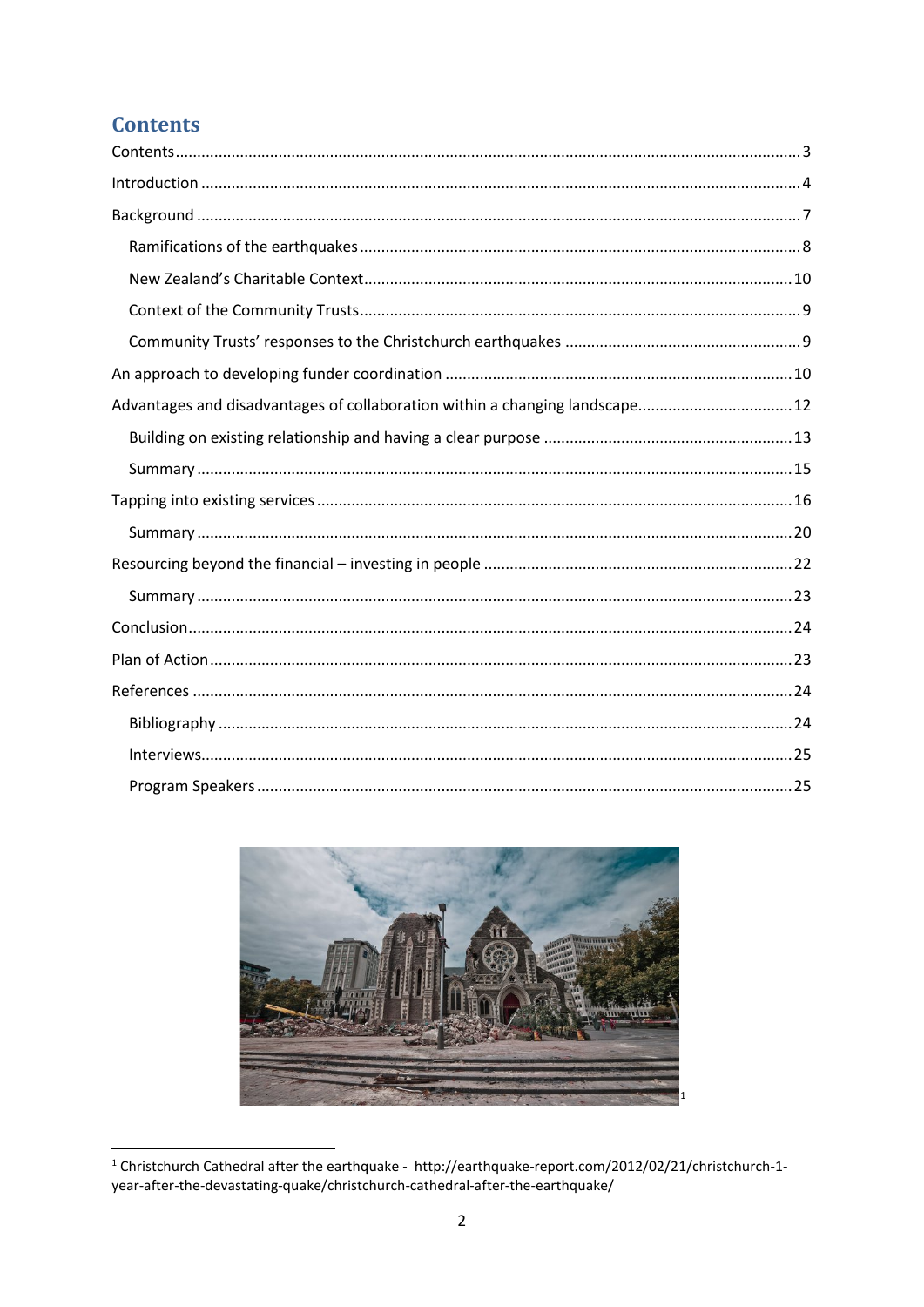## <span id="page-4-0"></span>**Introduction**

 $\overline{\phantom{a}}$ 

On 22 February 2011, the city of Christchurch – New Zealand's second largest city – experienced an earthquake that wrought enormous physical and social change.

That earthquake – measuring magnitude 6.3 – was shallow and close to the city. It struck during lunchtime, when Christchurch residents were out enjoying the sunny early afternoon. When the shaking stopped, 185 were dead.

By the time this earthquake struck, Cantabrians had been living with almost daily tremors for six months. On 4 September 2010, just before 5am, they had been jolted awake by the first large earthquake. This one was stronger (7.1) but deeper and centered away from the city. Although there was widespread property damage from that quake, as most were in bed remarkably no-one was killed.

Christchurch would not be so lucky during February's quake. Between September 2010 and June 2012, GNS Science – New Zealand's leading provider of Earth, geoscience and isotope research and consultancy services – recorded at least 10,000 earthquakes in the Canterbury region. These tremors are now so common most Christchurch residents consider living with the almost daily shakes as "normal." Negotiating remaining rubble, no-go areas and living without sufficient drainage and sewerage disposal treatments has also – sadly – become almost normal.

The two major earthquakes and the thousands of aftershocks have reduced many of Christchurch's buildings to dust. Many of Christchurch's landmark structures – notably, the Christ Church Cathedral – are now virtually destroyed, or have already been cleared away, leaving nothing but empty lots in the middle of a once vibrant and picturesque main center.

The legislatively-enacted government agency charged with leading Christchurch's rebuilding, the Canterbury Earthquake Recovery Authority (CERA), estimates the cost of rebuilding Christchurch to be between US\$16-24 billion. But the drive to rebuild is strong – New Zealanders are galvanized to rebuild this once delightful city, full of historic architecture, as well as the lives of its 360,000 residents, some of whom are still living in very insecure housing. The drive to rebuild dominates Canterbury's – and much of New Zealand's – focus.

On the [2](#page-4-1)5th March 2011, Philanthropy New Zealand (PNZ)<sup>2</sup> convened a meeting for this country's philanthropic sector to consider the impact of the Christchurch earthquakes and determine how to respond. This meeting included representatives of New Zealand's 12 community trusts, as well as my employer, ASB Community Trust, Community Trusts are philanthropic grantmaking entities that operate nationally, although each is mandated to allocate funds within a specific region. These Trusts were created when community banks were privatised during the 1980s and 1990s.

As stated, Community Trusts are mandated to fund only within their regional boundaries, yet we could see that Canterbury was faced with a problem of proportions clearly too large for its local philanthropic bodies to address. Thus, the question arose: "What is the role of place-based philanthropy if you are a regional provider outside Christchurch?"

<span id="page-4-1"></span><sup>&</sup>lt;sup>2</sup> Philanthropy New Zealand is the membership organization for philanthropists and grantmakers throughout New Zealand, bringing New Zealand's leading private philanthropists, trusts, foundations, businesses, community and energy trusts.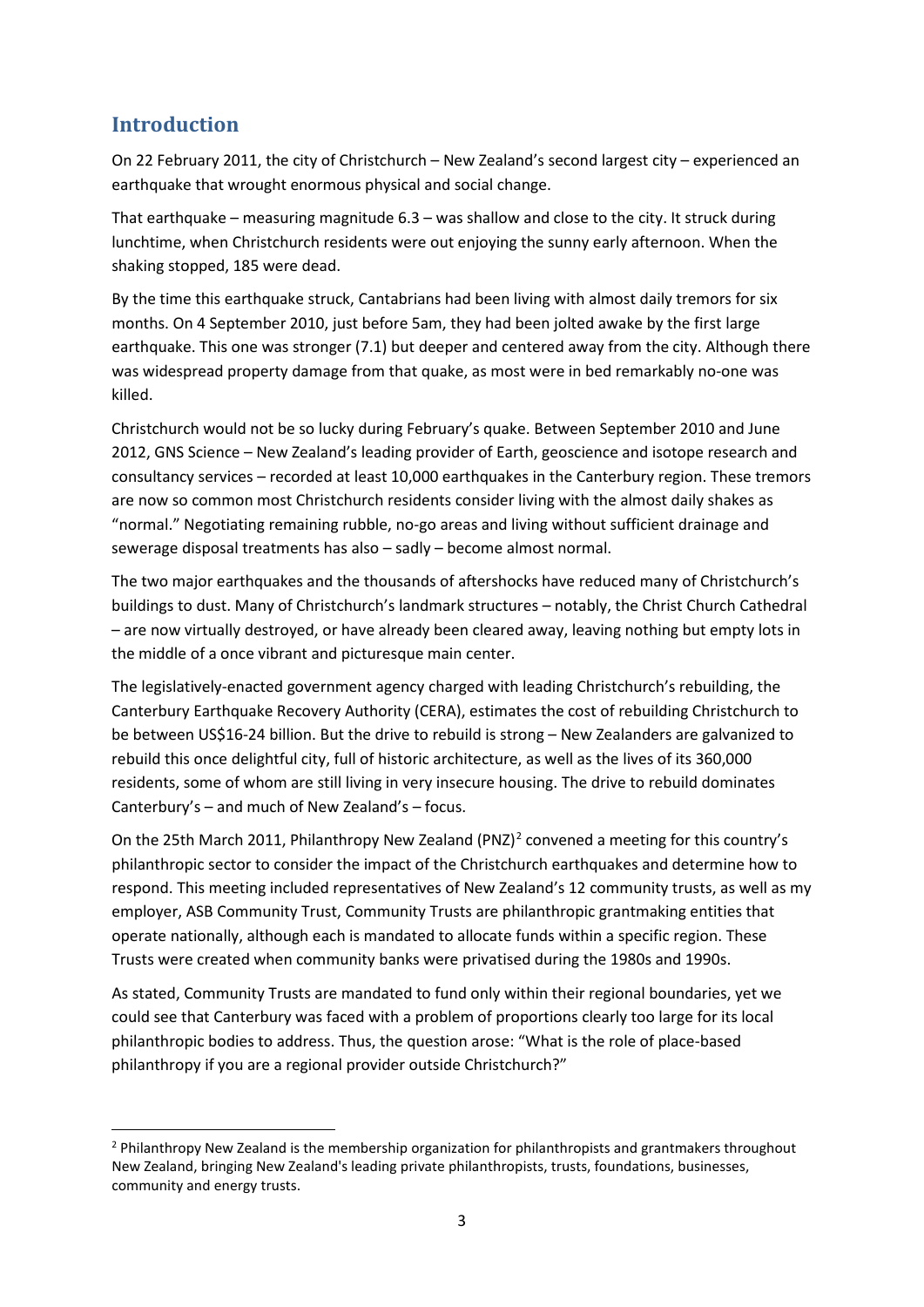While there was a large degree of empathy for the plight of Christchurch, and a desire to support its recovery, Community Trust representatives generally agreed – because of their mandates – they could not contribute to a coordinated regional response to Christchurch.

Although PNZ members could understand the rationale for this decision, some felt that there was definitely a lost opportunity for a more strategic approach from these significant national funding entities. This feeling shaped the foundation of this paper's purpose, which is to encourage Community Trusts to explore the possibility of developing a national framework so they can respond as a collective when a future disaster or significant emergency hits New Zealand.

This proposal stands from the position that instead of viewing disasters as single tragic event, they should be regarded as a possibility for any community. Therefore, it is argued that integrating disaster prevention with long-term development is the most effective way to save lives and protect livelihoods. (1)

Currently, there is no formal framework to support those Community Trusts that may wish to initiate a collaborative response to an event or issue that may require a national approach. Such a framework is necessary so these entities can respond collectively at a national strategic level, without compromising their legal and local funding obligations.

Also, as any disaster creates a multitude of unknown situations and unfamiliar environments, the creation of such a framework could encourage a national rethinking of the philanthropic approach to disaster grantmaking in New Zealand and also stay true to our own unique New Zealand flavor.

Over time, this new framework might also entice these entities to investigate other philanthropic granting initiatives to address other issues where a more strategic national approach is warranted. This could potentially allow the Community Trusts, as a collective, to be considered as a key catalyst to address particular national policy issues.

I believe such an approach is the way forward, and my desire to discover how other countries dealt with such matters was the basis of my Center on Philanthropy and Civil Society Senior Fellowship application and subsequent research. I wanted to discover the best-practice principles used by United States-based grantmaking entities that focus on disaster recovery, or who collaborate with other funders who do so.

Through my time in the United States, I have found that while there may be a range of challenges within a partnership or collaborative frameworks, there are also strategic opportunities for such entities to demonstrate leadership and maximise their impact if they work together.

In his speech to the New York Regional Association of Grantmakers, in July 2005, James A. Joseph, the President Emeritus of the Louisiana Disaster Recovery Foundation, spoke at length on the issue of collaboration. He said that not only must the philanthropic sector collaborate with the people they seek to help, they must also collaborate with each other, saying:

*"On the national and regional level, this is also a good time for building a culture of collaboration in grantmaking as well as in learning. The many existing vehicles for partnership created over the last several decades tend to be more deliberative than functional, but while what we can learn is magnified by our efforts to learn together, what we can do is also multiplied by the impact of our working together. Through effective collaboration, we can develop a new competence and build a larger capacity."* (2)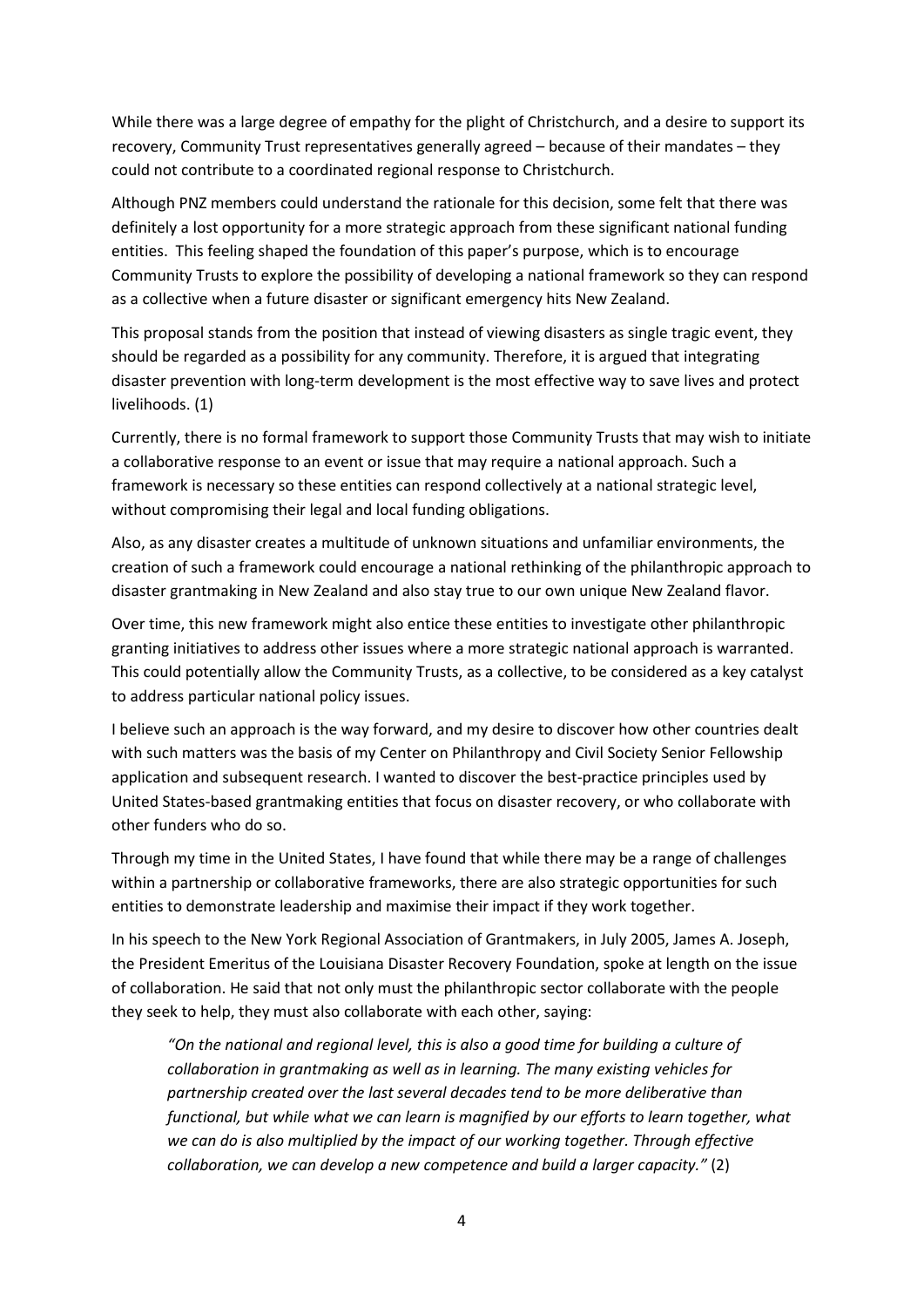New Zealand is a small country. While its size may create some issues around our financial capacity to cope with a disaster – it is also enormously beneficial to our capability to pull together when such an event strikes.

Through the auspices of The Center on Philanthropy and Civil Society, I travelled as a Senior International Fellow to New York in March 2012, where over the course of a month, through site visits and seminars I heard from a broad range of leaders in the philanthropic field. Through that I gained strategic insight and opinions on current philanthropic practices encompassing regional, national and international perspectives.

As part of my research, I also interviewed representatives from four philanthropic funding organisations that had either funded communities following a disaster or initiated formalized partnerships to address a significant event or issue.

I have used what I learned from international best-practice to inform how I believe New Zealand's philanthropic community can pull together now in order to better prepare ourselves to handle significant events in the future.

In this paper I will provide background on the philanthropic scene in my country and how the earthquake has affected Christchurch and the country as a whole. The intention of this information is to give the reader a sense of the philanthropic giving in New Zealand and provide an overview on the ramifications of the earthquakes in Christchurch.

I will then outline key themes around collaborations and disaster grantmaking strategies – including the vital importance of building trusted relationships – and will conclude with thoughts of what next steps my fellow community trusts and other funding entities might like to take.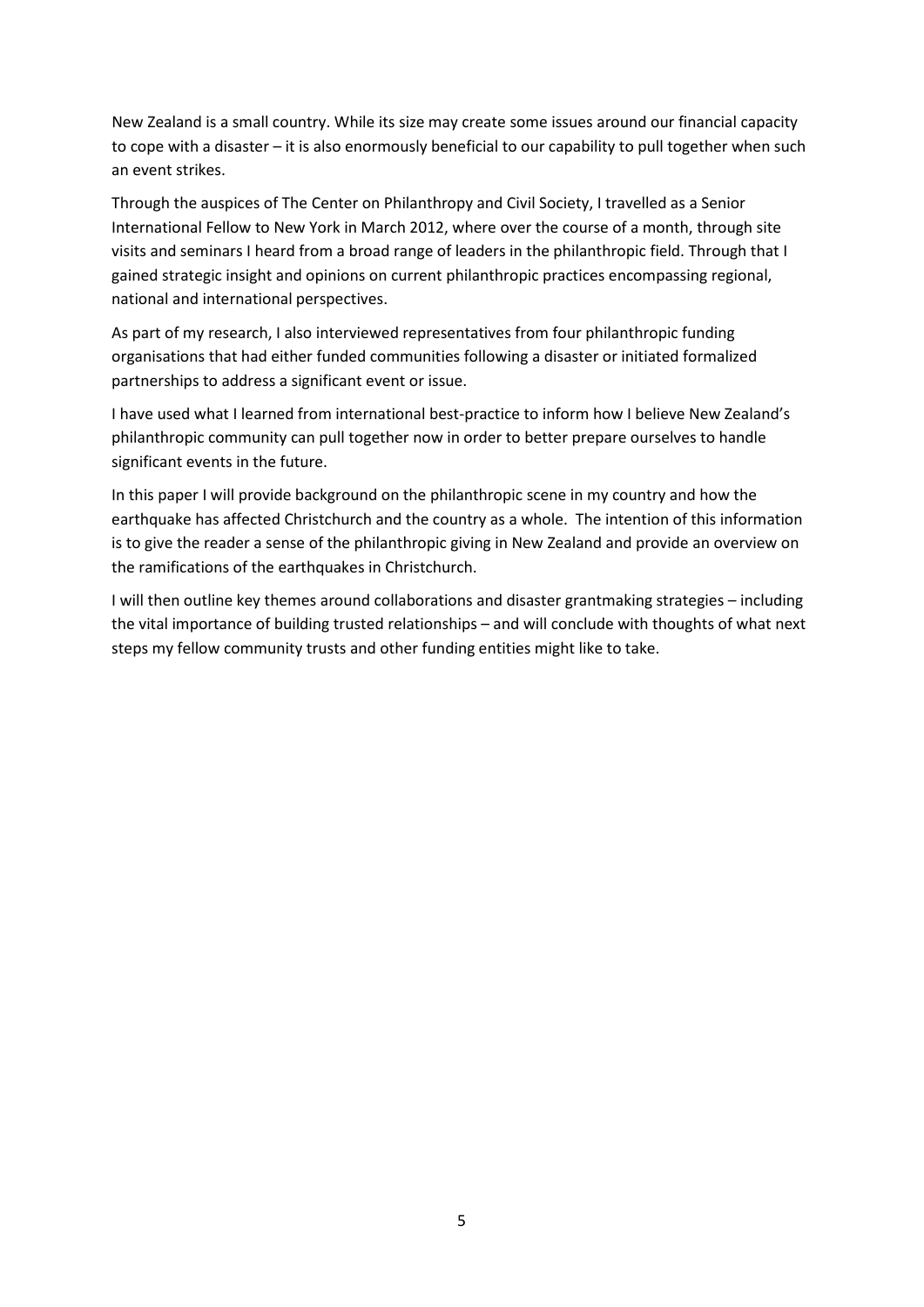## <span id="page-7-0"></span>**Background**

 $\overline{\phantom{a}}$ 

*"The recovery of the great Christchurch area after the devastating earthquakes of 2010 and 2011 is the biggest challenge faced by New Zealand in living memory. The loss of lives, the destruction of buildings and the ongoing aftershocks have taken a terrible toll on the greater Christchurch community and the nation. Recovering from natural disaster on this scale has never been tackled before and is uncharted territory for the affected communities, the councils, business and government*."

The New Zealand Government's Earthquake Recovery Minister, Gerry Brownlee (3)

In 2011, Business and Economic Research Ltd<sup>[3](#page-7-1)</sup> (BERL) reported that the combined funding contribution Community Trusts made to New Zealand was \$103 million for that financial year.

Given the significant size of the trusts as a whole (both in terms of their financial resource and individual staff capability), a formalized collaborative framework could allow these entities to better harness their respective assets and maximize impact when considering a long-term or preventative approach to dealing with disasters or other specific issues. As stated by Susan Beresford (the former president of the Ford Foundation), who was involved in a ten-year funder collaboration around higher education in Africa, "no matter how big one institution it is not as powerful as the voice of many institutions." (4)

Given New Zealand's geographical and population advantages – a small country, with a small but joined-up population – and the unique people-focused nature of our Community Trust entities, we are well-placed to create a collaborate disaster management framework that could be demonstrated and replicated internationally.

While the events experienced in Christchurch have been devastating, my view is that it presents an opportunity to have a discussion around how to maximize a philanthropic approach to disaster recovery. Certainly it is needed – the earthquakes have broken down assumptions that a certain level of predictability and order exists in the world. (5)

A discussion platform for New Zealand's 12 Community Trusts could allow these leaders to investigate the possibility of formalizing a partnership, and consider who else they may wish to collaborate with for a framework to be developed.

Such a platform could also present the opportunity for these leaders to explore what leadership strategies they would be required to implement and employ if faced with such an event in their region, to better deal with the very complicated situations disasters create. This would be true even if the Community Trusts didn't wish to develop a formalized national framework.

As recorded by BERL, the dollar contribution Community Trusts provide to New Zealand is not insignificant. Thus, a collaborative, preventative disaster grantmaking strategy could allow these entities to build on the respect that they currently have (as organizations, at the governance level, and among their operational staff), and lift their collective reputation as a key philanthropic voice for New Zealand. And, of course, it would better help the nation when it most needs it.

<span id="page-7-1"></span><sup>&</sup>lt;sup>3</sup> BERL is one of the leading providers of economic research, analysis, advice and consultancy for business and public sector clients in New Zealand.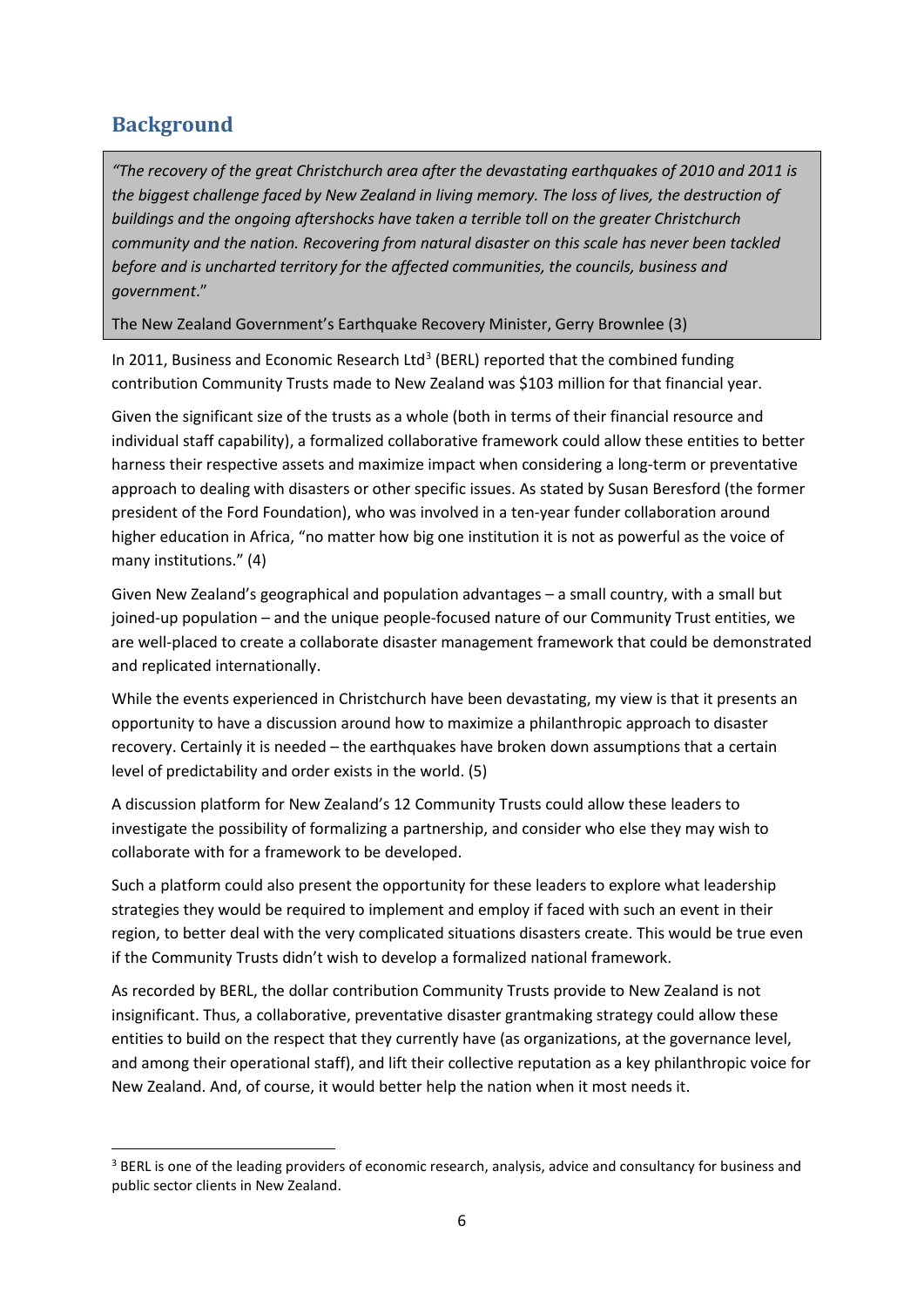### <span id="page-8-0"></span>**Ramifications of the earthquakes**

- The cost to rebuild in Canterbury is estimated to be as much as US\$24 billion, according to CERA.
- Together Christchurch's earthquakes rank as one of the most costly natural disasters for insurers worldwide since 1950. The New Zealand Government estimates that rebuilding Christchurch will cost the equivalent of around 10 per cent of New Zealand's GDP, which represents a very large shock in relative terms. As a comparison, according to Barclay's Capital, the March 2011 earthquake and tsunami in Japan (the most costly natural disaster in modern times) is estimated to have caused damage equivalent to 3-4 percent of Japan's much larger annual GDP.
- Prior to the earthquakes, Christchurch (population 360,000) was the second largest city in New Zealand (population 4.4 million) and the city's population was growing by around 1 per cent each year. Yet, by June 2011 – a mere four months after the February quake – an estimated 8,900 (2.4 per cent) people had vacated the city. (6) Anecdotal evidence suggests that people have primarily moved to other cities in New Zealand or to Australia.
- The number of people affected at a residential level (either through displacement, loss or insecurity of housing) is about 50% of the city's population.

A report by a local NGO, Interact Canterbury (7), presented in May 2012 (i.e. over a year after the fatal earthquake of February) highlights the following:

- Community organizations are experiencing increasing demand double the demand in some cases. A number of community organizations are without suitable accommodation and staff are at risk of burning out.
- Physiological and physical violence, described as a delayed reaction to earthquakes, has resulted in a spike in anger-management counseling.
- Doctors note increased signs of anxiety and depression as people face complex issues. Pegasus Health, a local medical cooperative, is receiving around 100 referrals a week to its mental health liaison service.
- Increased aggressive behavior reported in schools there have been increased suspensions and stand-downs, a total of 344 reported cases in 2011, with 125 reported cases during Term 1 2012 alone.
- High level of stressed and tired principals (70%), with 27% unsure of the future of their schools, and staff who are "running on empty."
- Acute hospital bed numbers reduced by 30, due to due building damage adding risk for people with health problems as winter peaks approach.
- Transitioning of communities some areas are experiencing significant population growth and appear socially under-prepared, areas are already struggling to accommodate nonearthquake related workers with many living in caravans, and growing community areas are experiencing limited social support.
- Older residents are struggling to cope many are confused by the significant changes to their lives, are struggling to get through winter in damaged houses, and are feeling forgotten.

It is clear that, even though it has now been two years since the first earthquake in September 2010, there is still much work to do in Christchurch to help people rebuild and recover their lives. The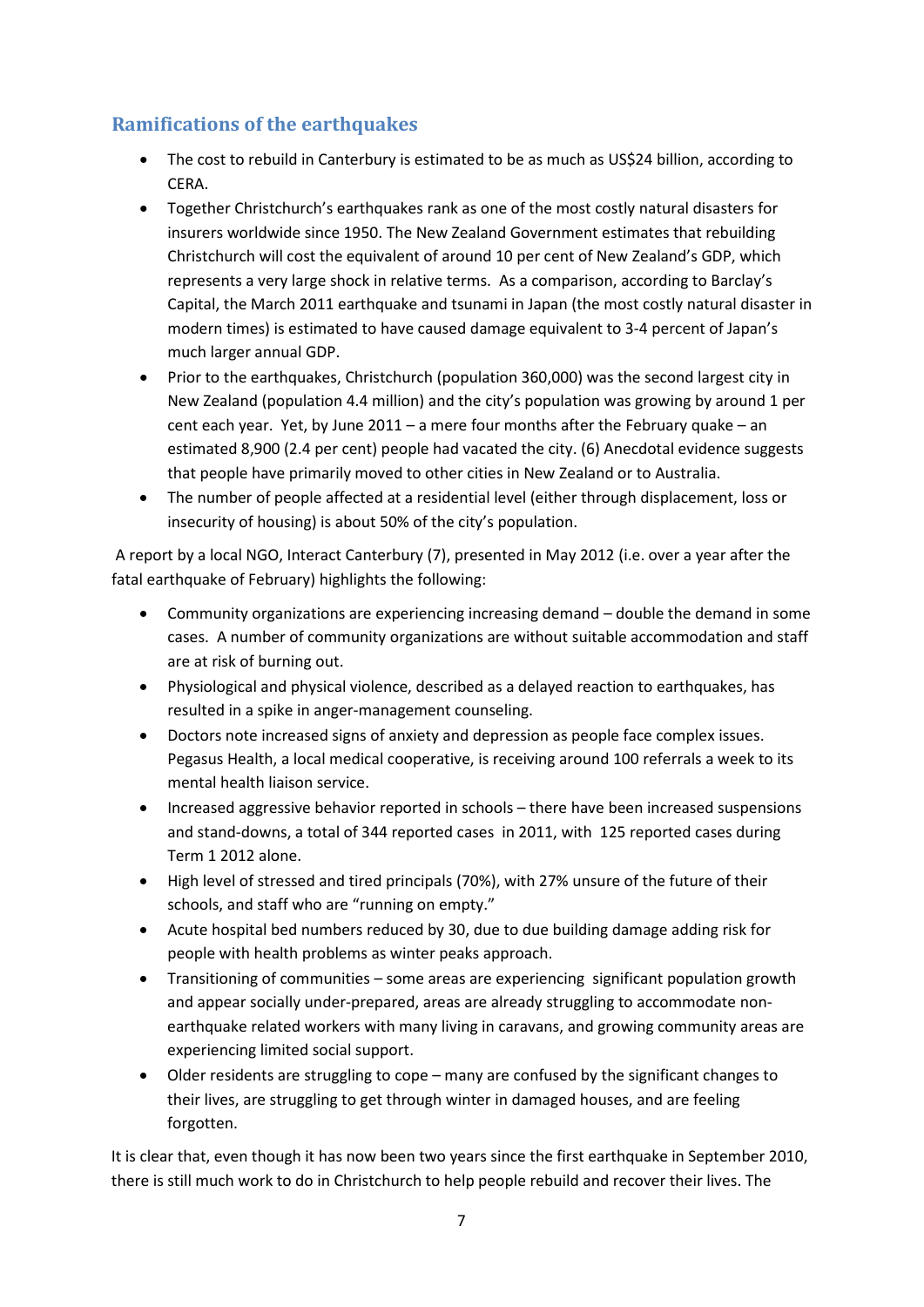philanthropic community of New Zealand and in particular the Community Trusts I believe are wellplaced to at the very least provide a mechanism through which they can learn from these experiences.

### <span id="page-9-0"></span>**New Zealand's charitable context**

The BERL "Giving New Zealand Philanthropic Funding 2011" (8) provided information about the size and scope of recent philanthropic giving while at the same time indicating the specific nature and location of philanthropic giving.

• Total giving to charitable and other community purposes in New Zealand during 2011 is estimated to have been NZ\$2.67 billion. That is equivalent to approximately 1.35 per cent of New Zealand's GDP. However, that's an estimated figure only – others put New Zealanders' total giving for 2011 at between NZ\$2.43 billion and NZ\$3.34 billion.

The graph below demonstrates the above percentage in relation to other countries.



- 2011 was double the level estimated when compared to BERL's "Giving New Zealand 2006" study.
- Almost all grants (approximately 99 per cent) go to New Zealand recipients, although New Zealand-based charities may then give to overseas charities.
- Most grants went to recipients in specific regions rather than to national organizations.
- More than one quarter of grants (28 per cent) went to Auckland recipients and around one sixth (15 per cent) to Canterbury recipients, while the remainder was spread widely across the rest of the country. The high proportion going to Canterbury is very likely to reflect the surge of support following the earthquakes.
- The Christchurch earthquakes led to a spike in donations, although BERL's report shows there was a trend of increased generosity over and above the response to Christchurch. The major factors contributing to this increase is the lifting of the cap on tax credits and New Zealand's payroll-giving scheme (where employees donate a portion of the pay at source).

The 2011 report also stated that some Community Trusts were the biggest funders in their regions, with combined grant allocations of \$103 million. For example, ASB Community Trust granted \$40.9 million in this period (catchment population of 1.3 million).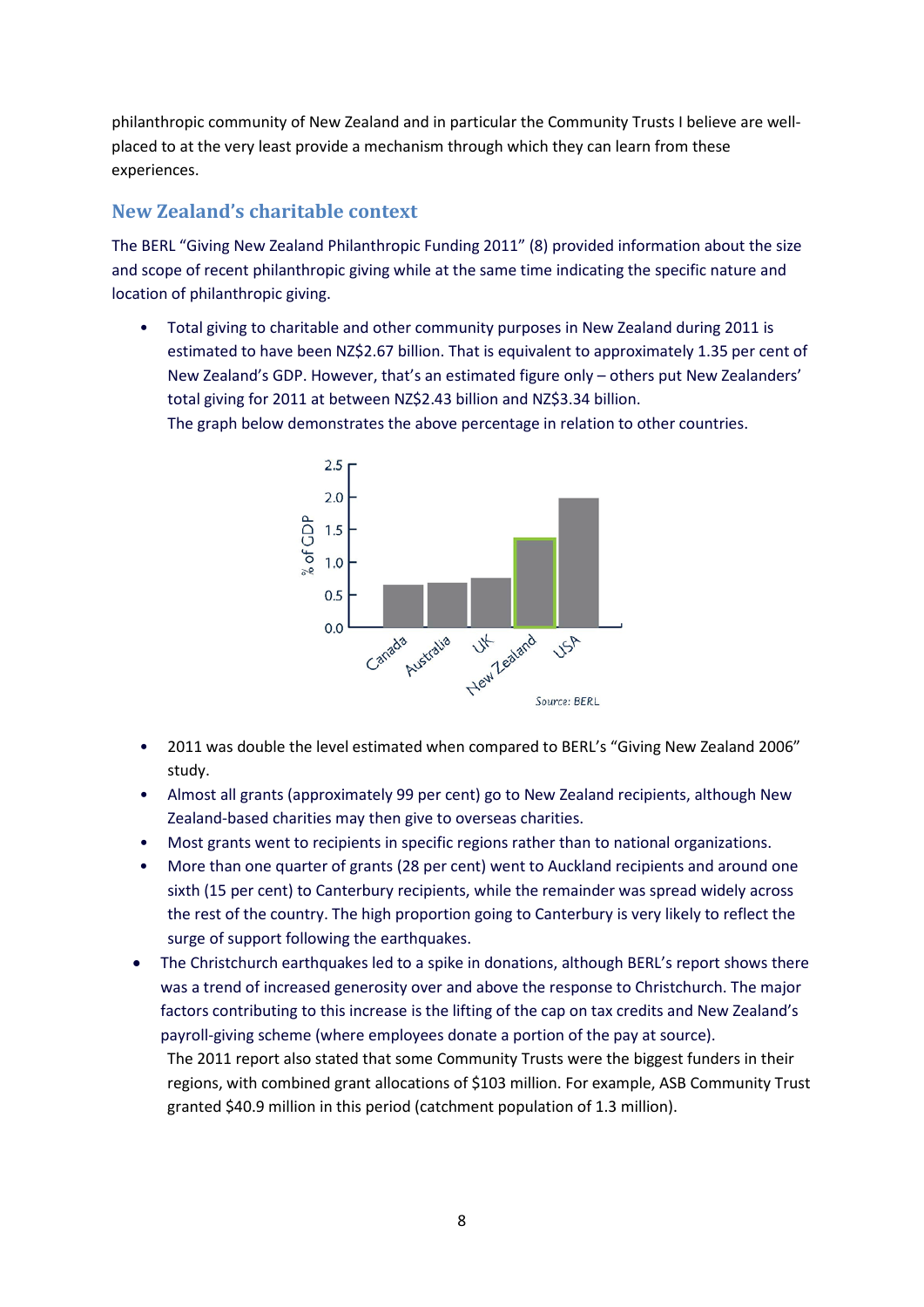#### <span id="page-10-0"></span>**Context of the Community Trusts**

New Zealand's 12 Community Trusts were established in 1988 from the sale of a group of regional Trustee savings banks. They are bound by a legislative act; the Community Trusts Act 1990. Each of the 12 Community Trusts varies in size, both in terms of capital and administrative capacity. However, all have three key characteristics:

- Each is a perpetual trust
- Trustees are appointed by the Minister of Finance (on average for a four-year term) and there are generally 12 to 15 board members on each trust.
- Each holds its income and capital on trust to be applied for charitable, cultural, philanthropic, recreational and other activities that are beneficial to the community, and principally in the geographic area defined for each entity.

### <span id="page-10-1"></span>**Community Trusts' responses to the Christchurch earthquakes**

Shortly after the February 2011 earthquake, several Community Trusts undertook a number of funding initiatives as identified below. This list of responses is not intended to be exhaustive as some trusts may have also undertaken local funding initiatives that were not formally advertised.

**ASB Community Trust:** Set up a quick-response mechanism through which any applications received could be reviewed promptly and grants provided to assist social service agencies in our region (Auckland and Northland) to deal with increased demand from displaced people.

**BayTrust:** Gave US\$24,000 in the days immediately after the initial (September) quake and have been supporting Christchurch residents who have moved to live in the Bay of Plenty. BayTrust says that while its Trust deed states that its funds are to primarily benefit the people of the Bay of Plenty, it will continue to monitor the situation in Christchurch and listen to fellow funders in that area.

**The Canterbury Community Trust (TCCT):** As the local Canterbury trust, TCCT recognized that many of the organizations that they previously supported were potentially now facing increased accommodation, communication, travel, and employment costs. Thus there was (and perhaps still remains) an expectation of a substantial increase in applications to TCCT for assistance for operational costs.

**Community Trust of Southland:** This Trust reviewed community organizations within its specified area that may have been impacted as a result of the earthquakes – e.g. perhaps by experiencing an increase in demand for that organization's services by way of an influx of people from Canterbury. Examples include counselling services, or St. John's Ambulance Service, which has incurred increased costs locally through sending people and equipment from Southland to Christchurch, stretching local resources and requiring extra funds to plug the gaps.

**Trust Waikato:** Provided funding to support Waikato community groups in their earthquake relief efforts, and providing assistance to people moving from Christchurch into the Waikato region.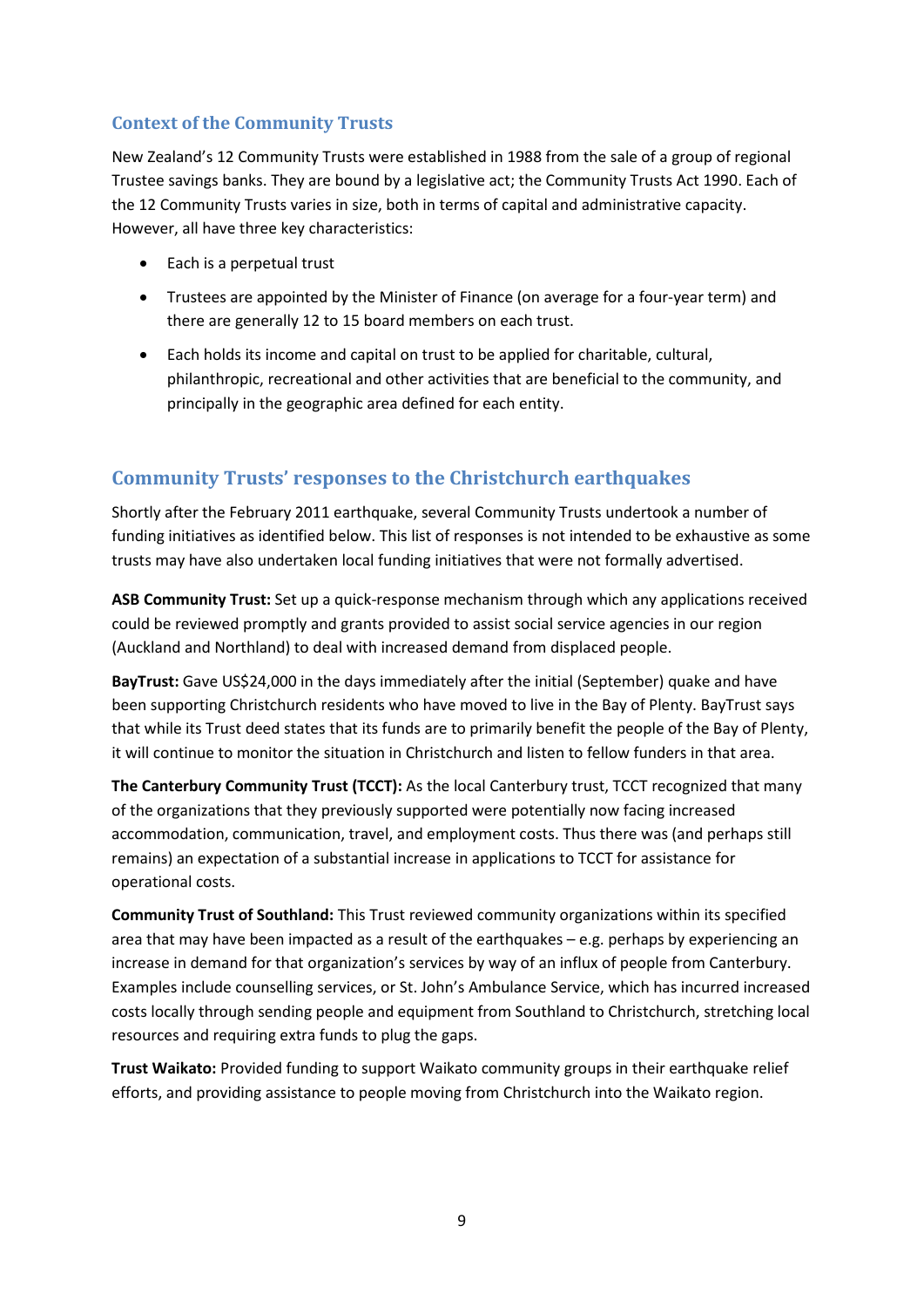## <span id="page-11-0"></span>**An approach to developing funder coordination**

*"A deep understanding of context, the ability to embrace complexity and paradox, and a willingness to flexibly change leadership style will be required for leaders who want to make things happen in a time of increasing uncertainty."* From "A Leader's Framework for Decision Making" (9)

Notwithstanding the complexities a formalized framework for community trusts may bring – and recognising that the concept may not be feasible or attractive to some – the Christchurch situation provides opportunity for Trust leaders to explore the intricacies of the New Zealand philanthropic environment with regards to disaster grantmaking and consider a long-term philanthropic view.

As stated, each Trust would face some legal ramifications from working outside their regions, but an initial discussion about the possibility of developing a preventative disaster grantmaking strategy, with best-practice principles and a unique community trust flavor, would be a good first step.

The intention of a discussion platform would be to raise the various dynamics that would need to be considered if a national framework were to be developed. It would also be important for this initial meeting to identify some key objectives, risks and any obstacles that would need to be addressed, and potential ways the partnership could deliver on its agreed approach.

What other Trusts or funding entities that might like to join should also be a point of this discussion as there are a number of philanthropic responses that have been initiated as a result of the Christchurch earthquakes, which continue to develop. These could be built upon and leveraged, such as:

- Philanthropy New Zealand, through its current Canterbury Recovery Funders Network, could provide the discussion platform – in the interim stages at least, with key information to inform what has been learnt to date, and perhaps identify other key stakeholders that may be worthwhile canvassing before a formal framework was agreed upon. The partnership formed by the Todd and Tindall Foundations<sup>[4](#page-11-1)</sup> could provide the Trusts with key links or opportunities to bring leaders from the Canterbury community around the table to share learnings from their experiences. Also, representatives from the Todd and Tindall Foundations could also share their own learnings from a funder perspective.
- The Wayne Francis Charitable Trust (WFCT) (also a private family foundation), established a Youth Advisory group in 2006 to offer recommendations on how WFCT might best contribute to the development of youth and youth work in Christchurch. This advisory group currently plays a key role to support the WFCT to meet its objectives and could provide a similar role to inform the discussion platform.
- The Vodafone NZ Foundation (one of [27 Vodafone Foundations worldwide\)](http://www.vodafone.com/content/index/about/foundation.html) has set up a Canterbury Fund, in partnership with the [Christchurch Earthquake Appeal Trust](http://christchurchappealtrust.org.nz/) , to support the rebuilding of Christchurch and respond to quake related needs. Supporting youth is a major theme of the fund.
- The Christchurch Earthquake Appeal Trust was launched by the Prime Minster of New Zealand and is responsible for the allocation of the money raised by the [Christchurch](http://christchurchappealtrust.org.nz/About-the-appeal)

<span id="page-11-1"></span><sup>&</sup>lt;sup>4</sup> The Todd Foundation and Tindall Foundation are private family foundations who have collaborated to engage a Christchurch-based Project Manager to inform their funding decisions.  $\overline{\phantom{a}}$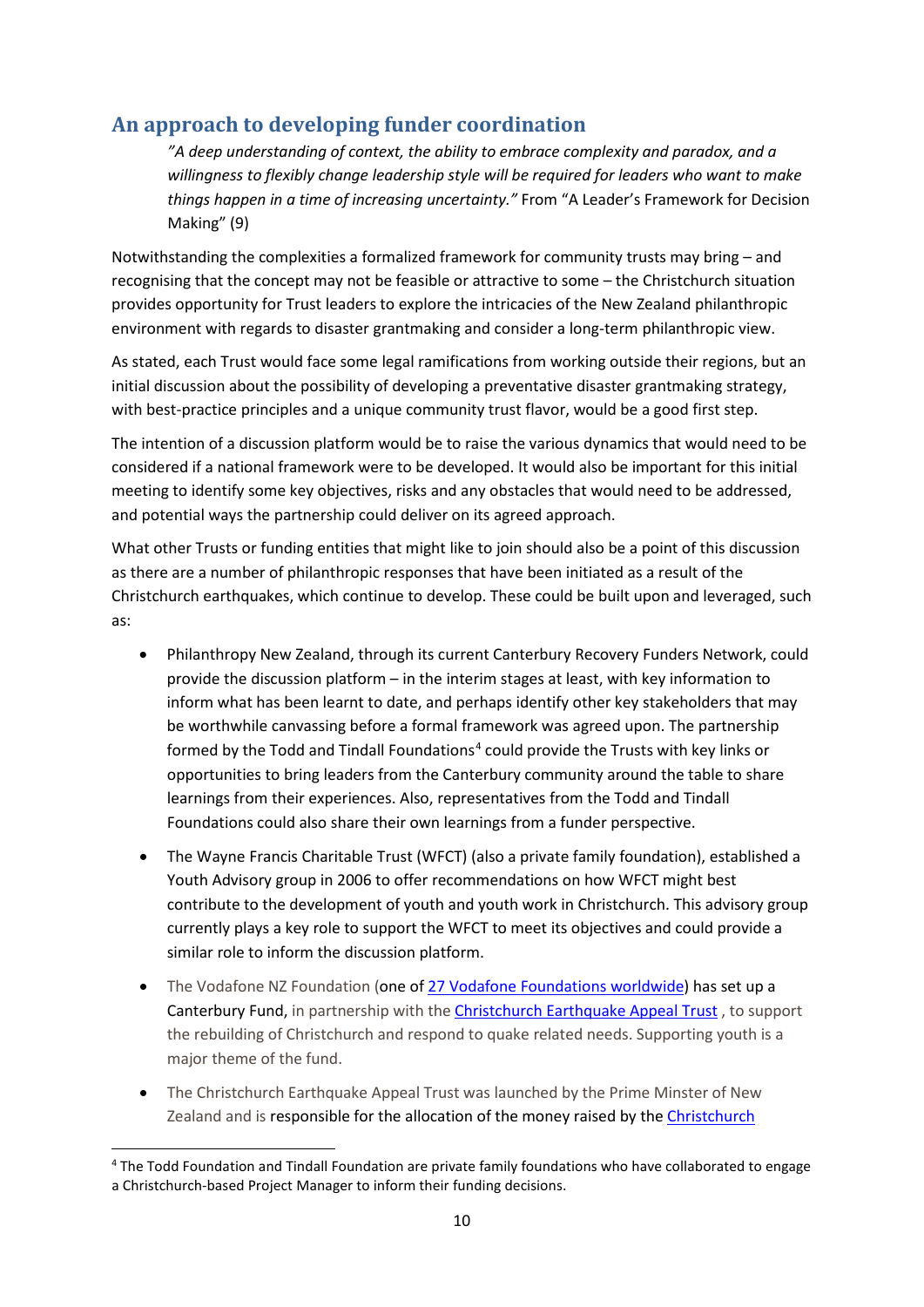[Earthquake Appeal](http://christchurchappealtrust.org.nz/About-the-appeal) to support earthquake recovery initiatives. The Trust Deed anticipates that the lifetime of this trust fund was to have funds allocated in the first two years of establishment

Also worth consideration is a legal structure set up by the 12 Community trusts to manage the design, and implementation of a national database system. This legal structure involves three CEOs and senior managers from particular trusts that essentially ensure the database system is working effectively for the 12 Trusts, and each trust contributes a percentage of administration costs (depending on the size of their organization) to cover associated costs.

Now almost into its third year of implementation, there are potential key insights that could be learned from representatives of this entity, particularly around project resourcing and the dynamics of constantly changing governance structures within the Trusts.

This paper is proposing that a group of key individuals investigate what would be involved if the Trusts or other funding entities (as noted in the examples listed above) wished to join together around the issue of disaster preparedness and relief efforts to develop a national framework.

To help in this, this paper discusses some key themes around international best-practice, to help inform a proactive and preventative strategy well ahead of any disaster.

Themes:

- Advantages and disadvantages of collaboration within a changing landscape
- Building on existing relationships and having a clear purpose
- Tapping into existing services
- Resourcing beyond the financial investing in people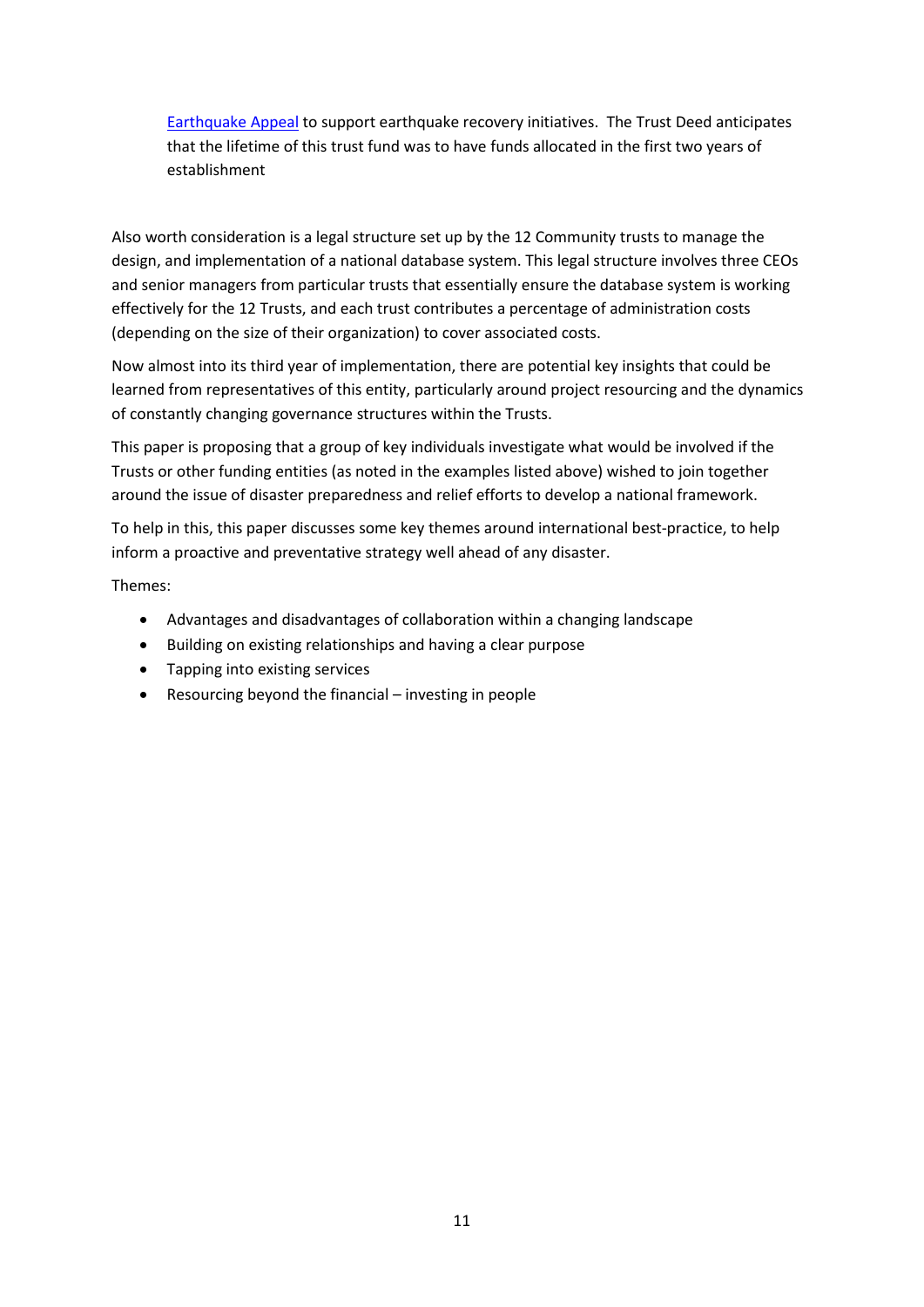## <span id="page-13-0"></span>**Advantages and disadvantages of collaboration within a changing landscape**

Recognizing that individual trusts and foundations each have their own strategies, philosophies and practices, collaboration does, however, have the potential to bring new ideas and proposals into the policy arena and can empower civil society organisations with new information and resources. (10)

However, when developing the framework, leaders must keep top-of-mind the constantly changing environment both within their organization and within the changing landscape on the ground.

The development of a collaborative framework is intended to provide the Community Trusts with a preventative and more considered proactive national approach when the next disaster hits New Zealand. Not only will the leaders need to recognize that it is more than likely that who signed off on the framework may not be at the table when the disaster hits, but also that the response to disasters needs to alter over time. In particular, what is an appropriate immediate response is different from what sort of response is required in the weeks, months, and even years that follow.

This point was ably summed by Ambassador James A. Joseph, in his speech at the annual meeting of the Delaware Valley Grantmakers in 2008 talking of his role and learnings as the Chair of the Louisiana Disaster Recovery Foundation:

*"I have found through my work in Louisiana that foundations too often miss a great opportunity to have a major impact in responding to disasters because we use our resources primarily for charitable relief and provide very little for critical reform. Let me explain. There are really three stages in the response to a disaster: relief, recovery and reform.*

*The first stage is the time when the disaster is most dramatic, the public attention most pervasive and the public response most immediate. Survival is at stake and there is an outpouring of public support to provide relief from suffering and to maintain order. The next stage in the disaster continuum is recovery, taking stock of what had happened, rebuilding the infrastructure and seeking to return life to normalcy.* 

*The third stage shifts the crisis response paradigm to the need to improve pre-existing conditions, to rebuild smarter and better than before. My experience with Katrina is that private donors, especially individuals and charities provided billions of dollars for relief and the government is providing billions of dollars for recovery, but neither sector has provided very much for reform. That is why the Louisiana Disaster Recovery Foundation, whose board I chair, decided that one of our priorities would be strengthening of the nonprofit sector in Louisiana to participate more effectively in the public life of the state, to give a voice to those traditionally without a voice and to ensure that places like New Orleans are rebuilt better than they were before the disaster."* 

Certainly we have seen this pattern with the Christchurch recovery efforts.

Working on the point that leaders are fundamental to a partnership setting off on the right track, a key concern – is how to sustain momentum and provide the resources or capacity that would be needed to allow the framework to meet deliverables at all stages of a response, The current situation in Christchurch could be regarded as a key opportunity to reflect on as a first step.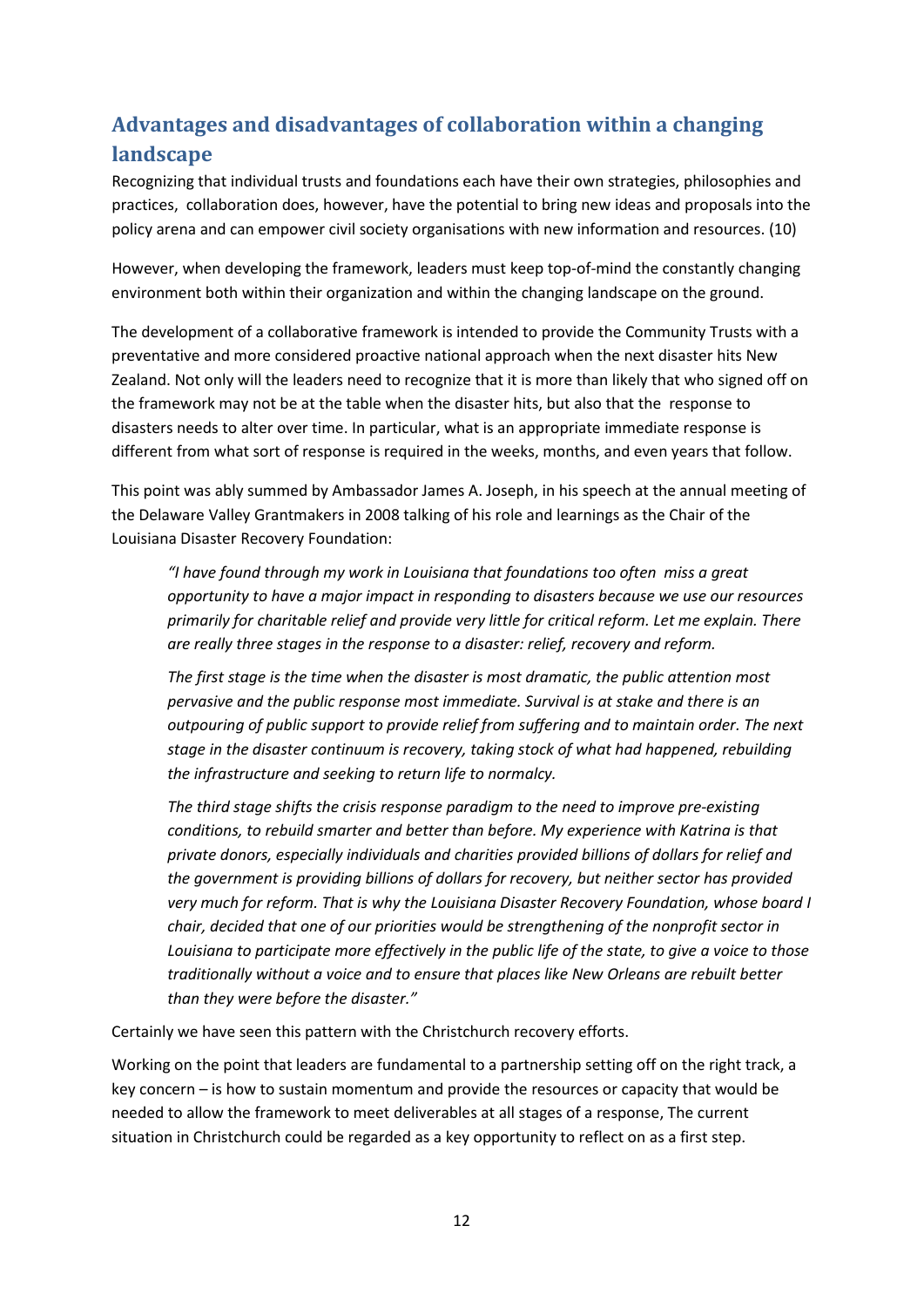There is potential for both the Community Trusts along with other philanthropic leaders, to be a key catalyst for educating the wider New Zealand audience, and in particular their Boards – the decision makers – and create a broader understanding of the issues faced by Christchurch people as they cope with the earthquakes' aftermath, learn what initiatives have worked well in the region, and where or how philanthropic funding was best utilized.

This understanding as a first step could generate more buy-in for collaboration to implement a preventative disaster framework. There is also the potential for such information to influence at either a national policy or philanthropic level, to make a considerable impact for either those communities affected now at the local Canterbury level and also be the catalyst for more forward thinking in the preventative disaster strategy space.

However, it should be noted that there appears to be little research to date on the type of philanthropic giving that has gone into Christchurch, its effectiveness and what the results of this funding have been.

## <span id="page-14-0"></span>**Building on existing relationships and having a clear purpose**

Developing good relationships is key to the success or failure of a philanthropic collaboration. A vitally important component of the success of New York Regional Association of Grantmakers Gulf Coast Recovery Taskforce, for example, was the very early creation and adoption of a statement of core values, or a mission statement. While participants said creating the mission statement was "tough, but well worth the effort," and reported that it took three meetings to agree on it, mission statements are important for uniting what may be a disparate group. Agreeing on a mission statement serves an ongoing function that can focus a collaboration – as members of that Taskforce said, they returned "time and again" to the mission statement when decisions had to be made. (11)

Here are two case studies, looking at the opportunities – or the challenges – that arise from different entities joining up to tackle an issue.

#### **The New York community Trust**

The New York Community Trust (NYCT) set up a collaboration model to look at the HIV/AIDS epidemic in the city in the 1980s – the New York City Aids Fund. The rationale for a partnership approach was that they recognized the epidemic was too large for them to respond to on their own, and that they could potentially have a bigger impact if they worked with other foundations. The collaboration's intention was to increase private funding for addressing the AIDS epidemic at the community level, and improve the coordination and targeting of these resources.

Key learnings included:

- It was important to start the concept of the partnership with key people who NYCT trusted.
- Although it wasn't as clear at the start how they were to achieve their outcome, they were very clear on the purpose.
- While foundation representatives may not have had the exact skills/experience for that particular issue is (not enough medical expertise in an HIV/AIDS project, for example), there may be complementary skills / experience that could be called upon for the initiative. For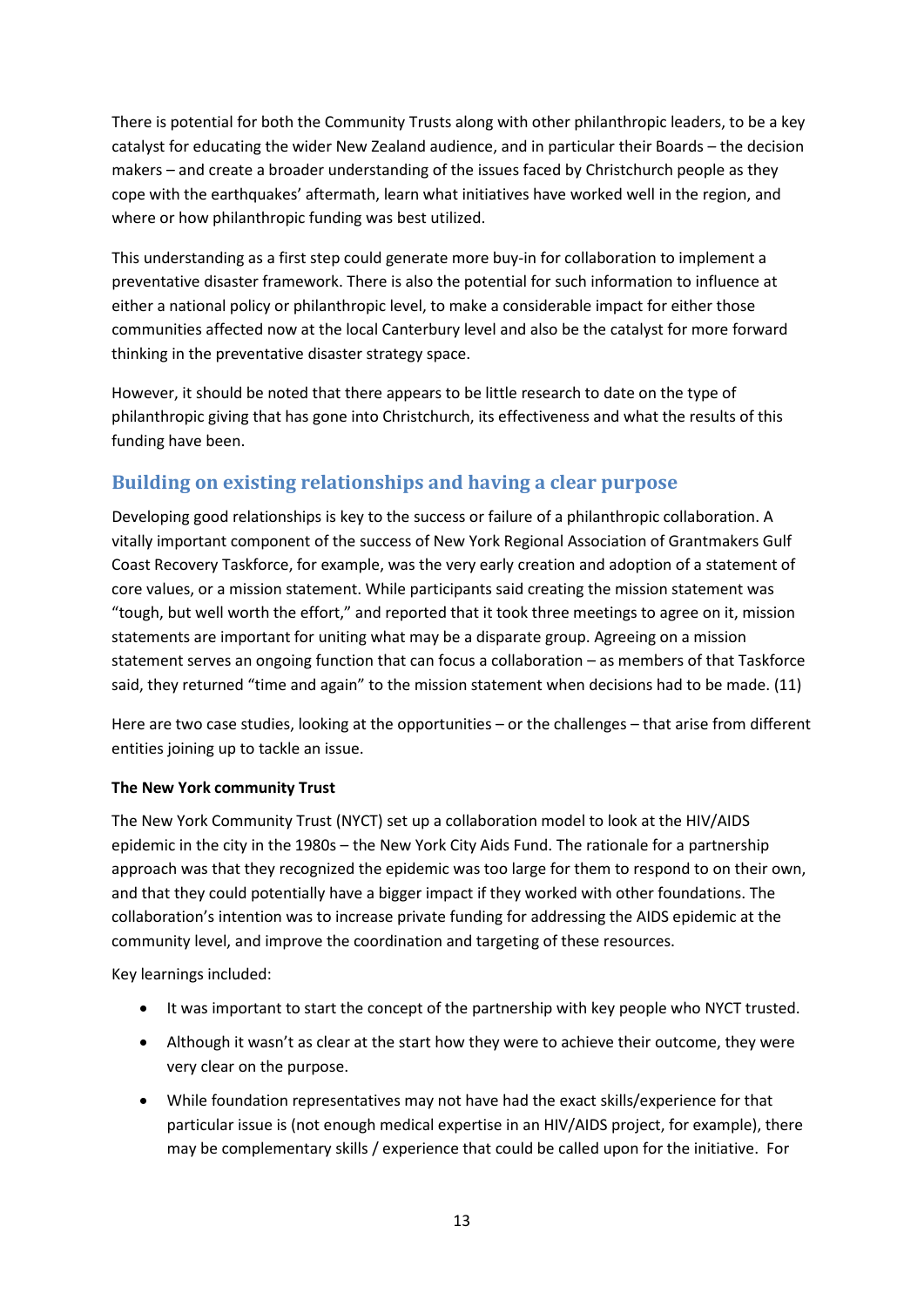example representatives may have community development skills or have been involved in a collaborative partnership previously.

A key message I received from an interview with Joyce Bove<sup>5</sup>, who initiated the partnership, was that relationships made an enormous difference, and that going into the collaboration with people they trusted and had long-standing relationships with was extremely beneficial. She put that down to the fact that, while they wouldn't know what the dynamics of their collaboration might be, they had already established trusted relationships with the selected partners. This meant they already knew they shared a common goal and objective – they just had to work together to get there.

Since its inception in 1989, the New York City Aids fund has successfully increased private funding to fight the AIDS epidemic and helped improve the coordination and targeting of resources in the city to address HIV illness at the community level. The fund is currently guided by an advisory committee representing grantmaking organisations, public agencies, human services organisations and persons living with AIDS. Among its many tasks, the advisory committee continues to help analyse the availability of government funding in order to determine where private funding is most needed and can have the greatest effect.

#### **Partnership for Higher Education in Africa**

 $\overline{\phantom{a}}$ 

Conversely, the experiences from a ten-year partnership funding program in Africa show how difficult collaborations can be. The Partnership for Higher Education in Africa ran 2000 – 2010, and comprised seven Foundations in all.<sup>[6](#page-15-1)</sup> Over its decade of operation, the funder collaborative donated nearly half a billion dollars to build higher education in nine African countries.

Once the partnership wound up, among its successes, its report, "Lessons from a Ten Year Funder Collaborative: A case study of the Partnership for Higher Education in Africa" (4), also highlighted that differences among the Foundations involved posed some of the biggest difficulties in the partnership. The report showed that getting staff from different foundations to work together was not easy, as it took precious time for participants to get to know one another.

The report outlined the steps each entity took to set up and grow the partnership, how it made its grant decisions, and what that money was spent on. However, it also delves into the challenges the partnership faced, and what advice others might take when considering similar collaborations.

The first challenge discussed in the report is the lack of clarity around goals and measurable outcomes – that while they all agreed on the broad objectives, much time was spent trying to work out *how* to meet those objectives. The report also discussed a lack of expertise and coordination, the bigger than expected time commitment the project required, a lack of communication to external audiences, and how different working cultures within the partnership organizations created tension.

<span id="page-15-0"></span><sup>5</sup> Joyce Bove is the Senior Vice President for Grants for Special Projects, and in 1989 she received the Council on Foundations' Roberts W. Scrivner Award for Creative Grantmaking for her leadership in shaping the local and national philanthropic response to the AIDS epidemic.

<span id="page-15-1"></span><sup>&</sup>lt;sup>6</sup> In the 1970's and 1980's many countries in sub-Saharan Africe struggled with domestic and international conflict, disease such as Malaria (and eventually HIV/AIDS) sputtering economies, poverty, corruption and natural disasters. Their universities, which depended on government funding suffered from a steep decline in that support. Several foundations based in the USA but working in Africa, put broadly formed this partnership to help build up the capacity of universities and increase education opportunities."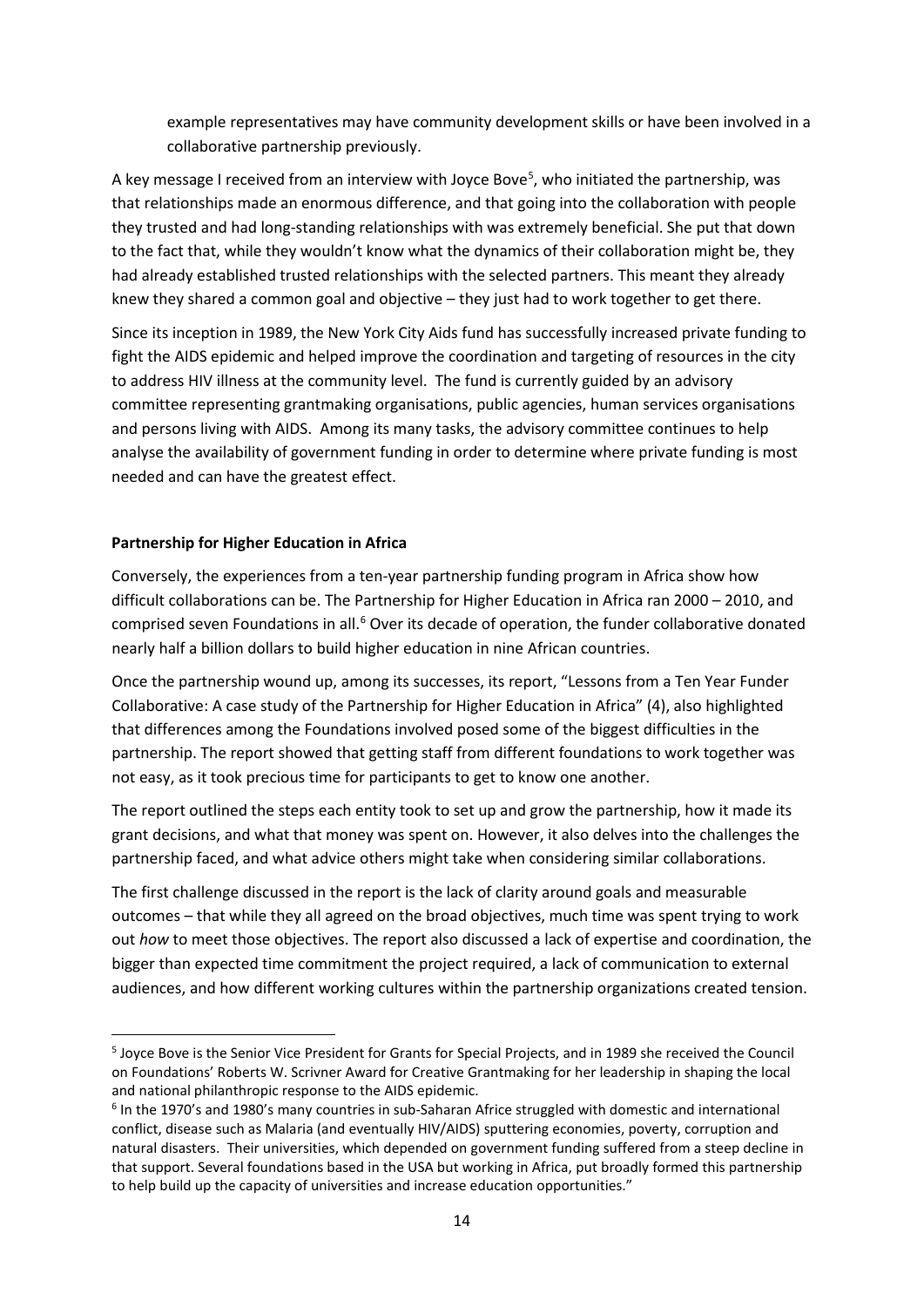Many of these challenges can be avoided if partners already have a working relationship, or at least share commonalities. This would likely be the case if such a collaboration was set up among Community Trusts in New Zealand, and/or other philanthropic entities to develop a framework, recognizing that there are particular leaders within these entities that enjoy a shared history, work ethnic and cultural understanding.

However what was also recognized in the case of the higher education programme was that it was the initially the presidents of the Carnegie and the Rockefeller Foundation that reached out to presidents of other foundations who were working in Africa. These were people known to each other and had previously worked together well. How relationships and cultures are maintained once Presidents or leaders delegate responsibilities to other staff should also be taken itno consideration..

#### <span id="page-16-0"></span>**Summary**

In her article, "The Reality underneath the Buzz of Partnerships" (12), Francie Ostrower says "there is a tendency in the philanthropic world to assume that collaboration has intrinsic value and effectiveness and to expect partnership to serve as a solution, often to problems that have not been well defined."

Recognizing that partnerships potentially can take a lot of time, those involved in the discussion platform to investigate a collaborative framework must keep in mind what the end goal is, and then fully test what incentives and methods would truly bring those ends about. If there is general agreement to develop a framework, the challenge will also need to consider how it will be able to maintain a long-term view and a structure that it can depend on. (10)

Defining the intention or the objectives of the framework, and potential benefits to the individual Trusts, and the philanthropic sector should be a key objective of the core group of those leaders who are looking at the potential framework. Clear objectives will need to be considered, along with how to measure achievement and a strong sense of the frameworks' value and effectiveness, and what the problem is that needs to be solved, must be well-defined, agreed and understood by all involved.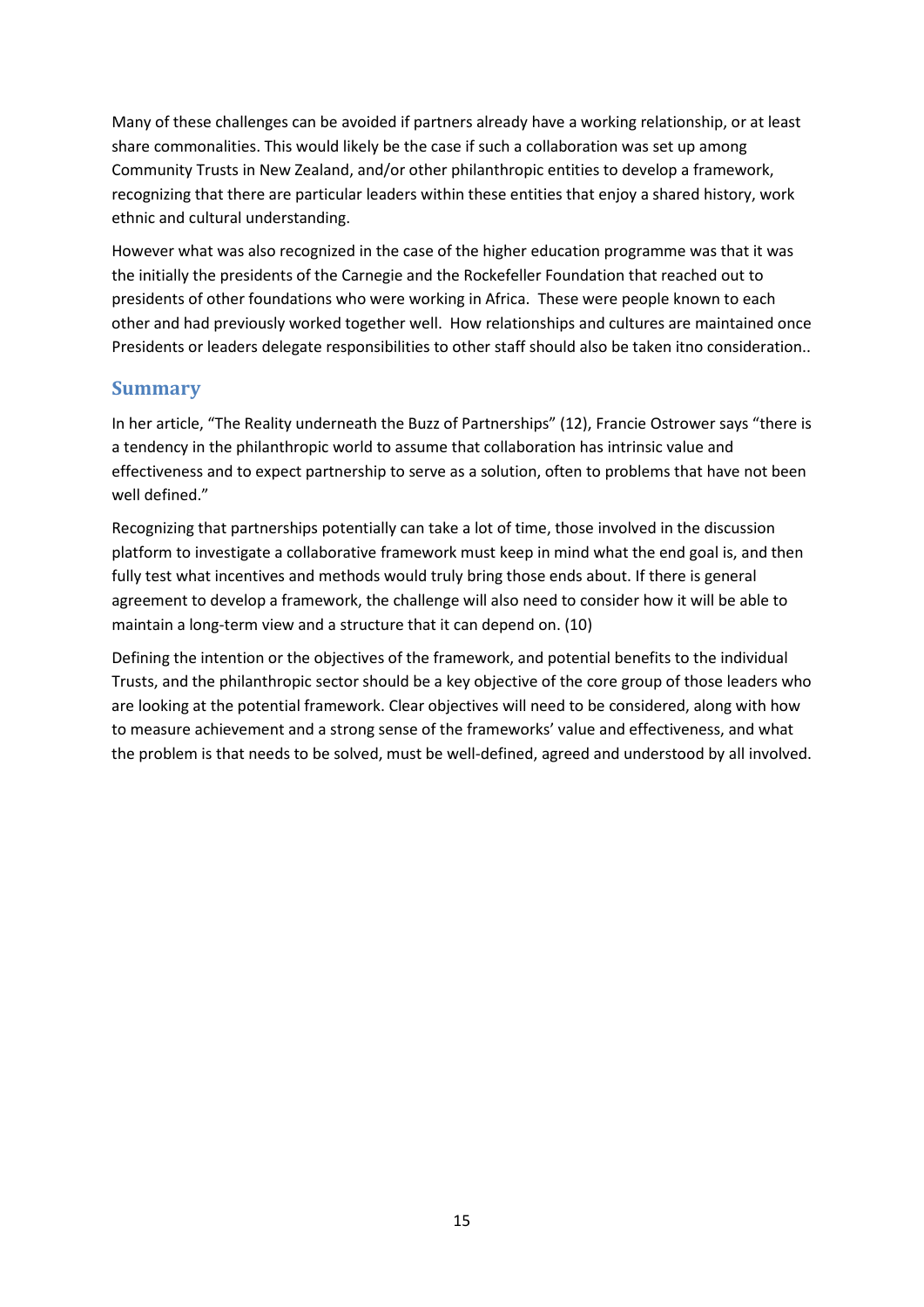## <span id="page-17-0"></span>**Tapping into existing services**

**.** 

One of the axioms of social development is that any intervention's results are far better if you work *with* the community, rather than doing things *for* or *to* a community.

Most communities will already have some infrastructure on the ground that funders can tap into and use when a disaster strikes – that may be local not-for-profit entities, government agencies or local authority services.

Being aware of what already exists is certainly a key component in best-practice for Trusts or Foundations which endeavor to help communities dealing with a large-scale tragedy or disaster. After all, why replicate what is already working, and why not tap into local knowledge?

Any collaborative framework in New Zealand would also have to look for ways to encourage the affected community to be as proactive as possible. For the partnership to develop a process within the framework where meaningful conversations can happen with those in the affected communities could prove to be a powerful tool and test a number of assumptions.

There are also definite current opportunities for expanding understanding in New Zealand about the significant changes that have transpired during Christchurch's rebuilding, and learning from what's already been experienced, the partnership could be the key catalyst to instigate a mechanism for this to happen which would also help inform the frameworks process and objectives when considering what opportunities could exist to talk to those working in the area, and tapping into existing services.

Any disaster also will strain a community's resources, so in philanthropic terms it is not enough to simply pour money into a damaged community – one must also provide resources to support personnel on the ground and acknowledge the value of learning from them.

This was quickly recognized in response to the earthquakes that Turkey experienced in October 2011. A key insight from meeting Senay Ataselim Yilmaz from the Turkish Philanthropy Funds (TPF)<sup>[7](#page-17-1)</sup>, was that with hindsight her organization recognized it should have identified credible NGO partners, philanthropic entities or particular projects a lot quicker in order for their funding to be more effective. For a long time, TPF didn't know who was doing what, and many assumptions were made. Implementing a more proactive approach would have allowed TPF to increase their reach and be more effective with their funding into the community a lot sooner. TPF's philosophy is that NGOs know best what assistance is needed and understand the complex political, social and cultural context of a disaster. TPF also highlighted that the emergency phase of a disaster attracts most of the attention and resources. TPF is keen to not only be there when the disaster hits, but also wants to have approaches in place that help people in need in the most efficient and effective way and providing support past the emergency phase.

<span id="page-17-1"></span><sup>&</sup>lt;sup>7</sup> Senay Yilmaz is the Chief Operating Officer for TPC. This is a relatively new foundation (formed in 2007). It is a small organisation with three employees and a board of 12 trustees. The 7.1 magnitude earthquake that hit Turkey 30 October 2011 killed 604 people, left 4152 injured, while at least 11,232 buildings sustained damage – 6017 of which were found to be uninhabitable.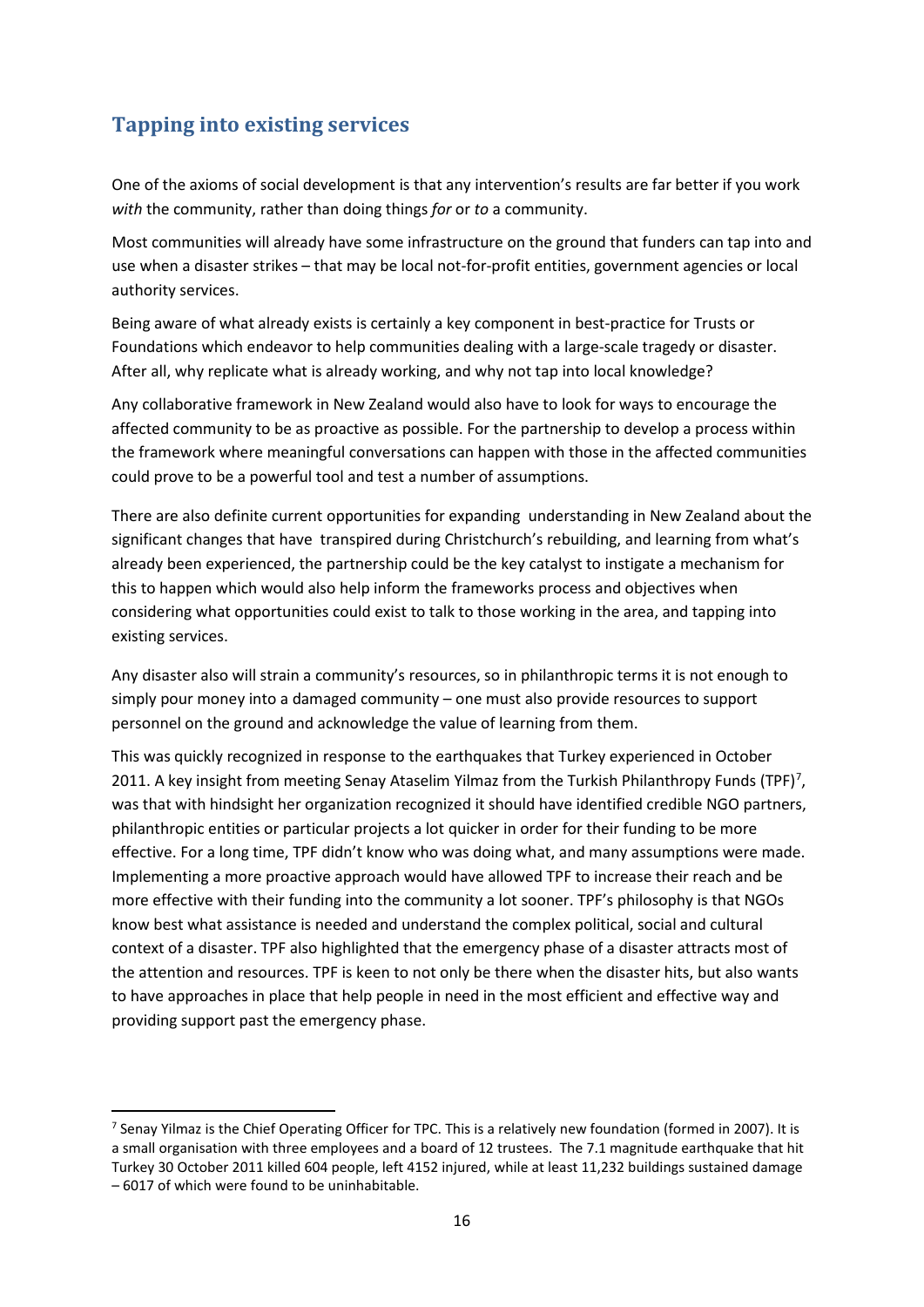To illustrate how tapping into local communities is advantageous to philanthropic organizations, I will look at the responses to Hurricanes Katrina and Rita, and the Japan earthquake of 2011.

#### **Hurricanes Katrina and Rita**

Hurricanes Katrina and Rita ripped through the Gulf Coast area of the United States of America during 2005, devastating local communities and killing – directly or indirectly – more than 1800 people and causing nearly US\$100 billion in property damage. Of the two, Katrina was by far the most destructive, and her effects are still very much felt today.

To capture any lessons from the philanthropic community's response to the hurricanes – and to recognize those involved – the New York Regional Association of Grantmakers (NYRAG) surveyed those of its members involved in the recovery effort, along with community foundations and nonprofit organizations located on the Gulf Coast. These findings can be read in "Best Practices in Disaster Grantmaking" (11), by the NYRAG Taskforce for the Gulf Coast.

The very first point made in the report is the importance of utilizing "key people in affected communities," with the second being utilizing "key existing relationships to gather information." Another is to "put staff on the ground" and "create collaborative funding efforts." All of these point, I believe, to a framework developed that New Zealand would be well-advised to replicate.

Among the report's highlighted "practices to avoid" are "failing to recognize recovery time required following a disaster" – that recovery can take years, not weeks or months – and "using a 'philanthropic lens' rather than a 'community lens' when looking at recovery" – i.e. being paternalistic, and doing things *to* a community, rather than *with* a community. This section also mentions that "disaster recovery is not the time for non-profit organizations to be developing radical new programs. Collaboration between non-profits must occur organically and not be forced." In other words, it is much better to have built the necessary relationships and strategies well before you need to use them.

Among the report's suggested strategies to consider for "future investment" is to "support and empower local philanthropy" and "develop opportunities for funder cooperation and collaboration" – again, do the work now so we can all work together better in the future.

I believe New Zealand's philanthropic fraternity would do well to take heed of this report's findings.

Referring to points made earlier in this paper, the Gulf Coast Taskforce needed to monitor its relevance, recognizing that the needs of partners were changing over time, and 12 months after the hurricane fewer taskforce members attended meetings as interest waned. This situation meant the taskforce revisited its core guiding principles. In undertaking this process they also tested the members on the purpose of the taskforce, and heard that members wished to learn from experts in the hurricane-affected region. It was agreed that the membership be opened to broader stakeholders, recognizing that some funders were just now starting to look at ways to fund in the area – i.e. 12 months after the disaster-.

#### **Japanese earthquake and tsunami**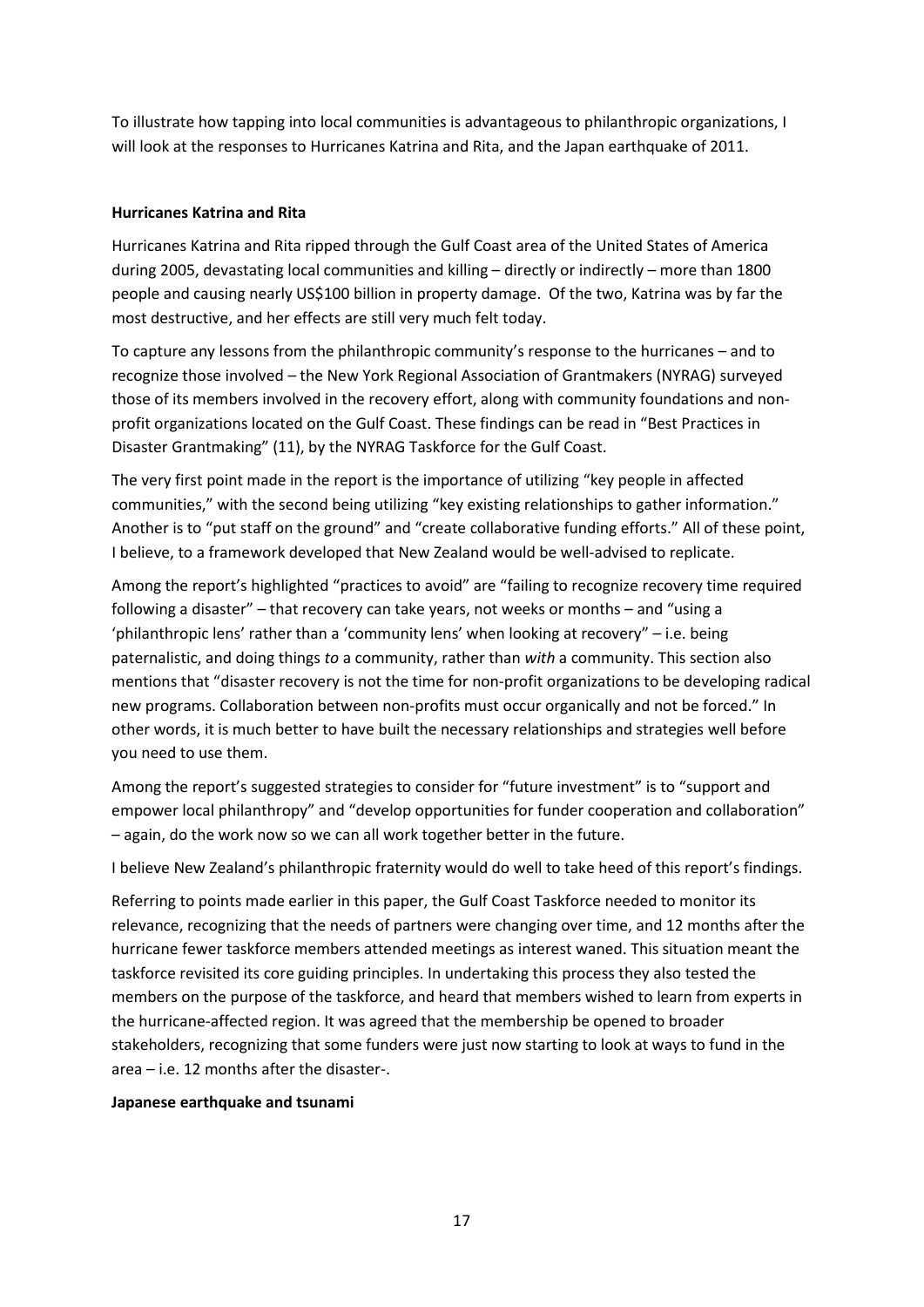The worldwide response to the magnitude 9 Japanese earthquake of March 2011 was unprecedented, with approximately US\$6.6 billion<sup>[8](#page-19-1)</sup> (¥520 billion) in aid having been pumped into the region (US\$630 million from the United States alone) and 930,000 people assisting in recovery efforts. However, it quickly became apparent that a number of new entities were coming into the area of grantmaking with little or no experience, nor were they familiar with the communities affected.

Although the rebuilding of the affected area is still very much in the early stages, information delivered by the Japan Center for International Exchange (JCIE) has highlighted that international development and relief agencies did well to promptly initiate relationships with local partner organizations they had previously worked with. This use of "grass-roots ties" – particularly where it was people-to-people – was instrumental in mobilizing donors, and JCIE singles out United States-Japan affiliated organizations in particular.

One particular JCIE report on US giving in response to the earthquakes says that this familiarity seems to have helped them overcome some of the challenges that donors faced in identifying effective projects that take into account the societal context, the fluid situation on the ground, and the need to avoid overlap with national and local government initiatives. (13)

JCIE Executive Director James Gannon points out that although Japan is a rich country, most of the international funding was going towards immediate relief effort, with limited prospects of funding for the mid to long-term work that will be required of Japanese nonprofit organizations.<sup>[9](#page-19-2)</sup>

In particular Mr Gannon advised that while the number of NGOs in the affected zone increased, the local philanthropic scene remains particularly weak, and given that the phase of recovery "will be long and arduous," building the capacity of NGOs is paramount for an effective rebuild.

Key learnings included:

- Strong "people-to-people" ties at grass-roots level played "an important role in mobilizing Americans" to donate, while those ties also helped channel funds to "Japanese recipients on the ground." (13)
- Rather than seeing disaster-affected individuals as victims or passive recipients of outside assistance, good disaster management recognizes local people and their community-based organizations.
- Funders should not make assumptions that the not-for-profit sector affected has the capacity to effectively manage the sudden influx of funding received and may require extra support to work through the rebuild phase.

### <span id="page-19-0"></span>**Summary**

 $\overline{\phantom{a}}$ 

At the time of Hurricanes Katrina and Rita, Linetta Gilbert argued in her article, "Are We the Right Sort of Glue?" (14), that "if community philanthropy institutions are to fulfil their potential to increase the welfare of all members of the community, they must engage the abilities and resources

<span id="page-19-1"></span><sup>8</sup> Figure to March 2012; "Disaster donations top ¥520 billion", *[Japan Times](http://en.wikipedia.org/wiki/Japan_Times)*, 8 March 2012, p. 1.

<span id="page-19-2"></span><sup>9</sup> Interviewed vie phone *3pm Monday 19th March 2012*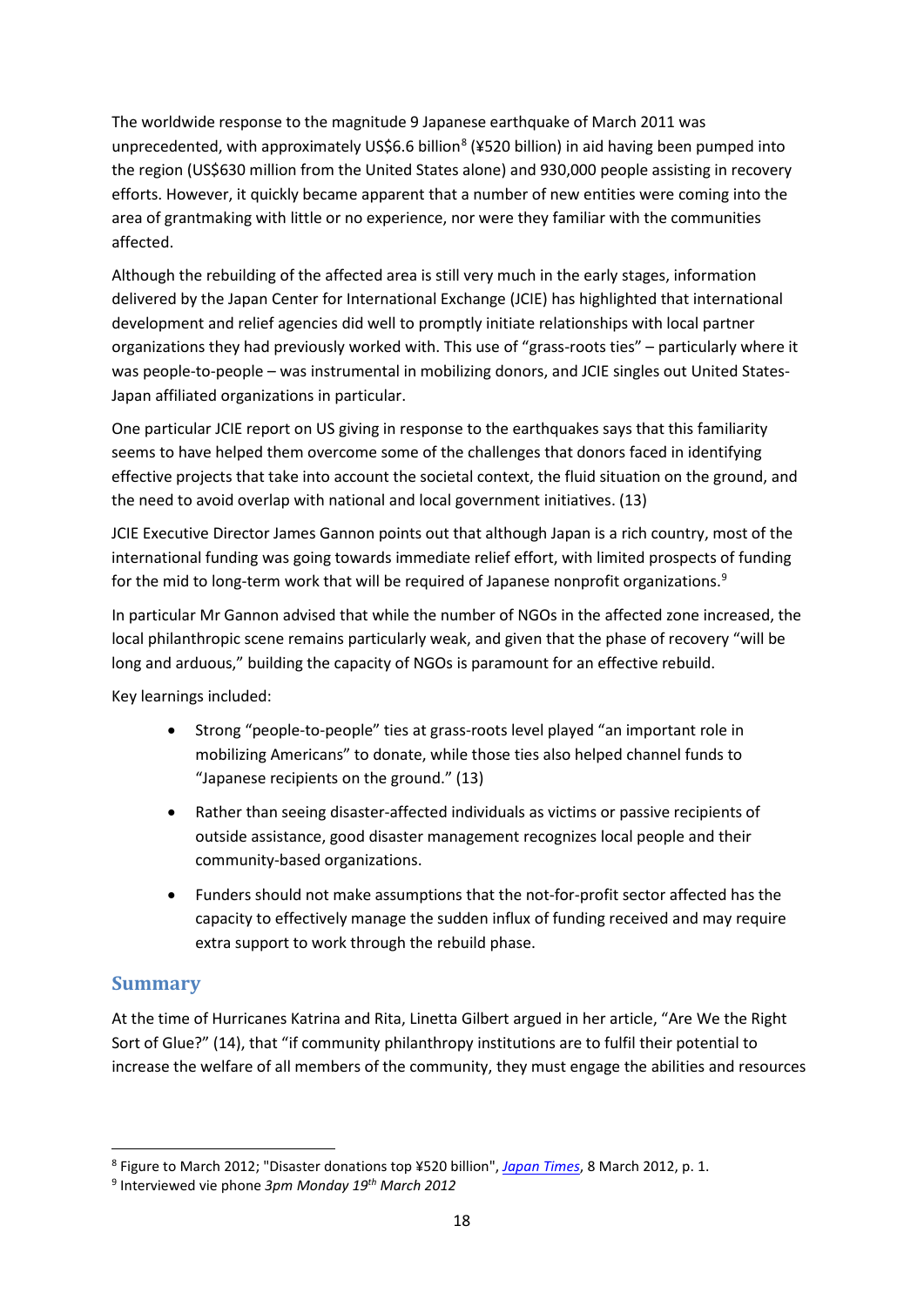of all those members." She goes on to highlight the wisdom of "using what we have to get what we need," recognizing that much of the region's wealth is found in its people.

As stated above, however, with the strains that particular communities can face following a disaster , and the demands on services, if a framework were to be investigated there are key factors that could prove beneficial in its development.

Firstly, the framework could help identify ways to acknowledge people in an appropriate way and resource them well so they are able to come and discuss their knowledge in a meaningful way. Secondly, there would be a process in place that encourages full and frank discussion to ensure that the various stages of a disaster and, presumably changing goal posts by funders or government, can be fully explored.

Lessons from each of the above case studies could be incorporated into a collaboration framework developed by New Zealand philanthropic entities.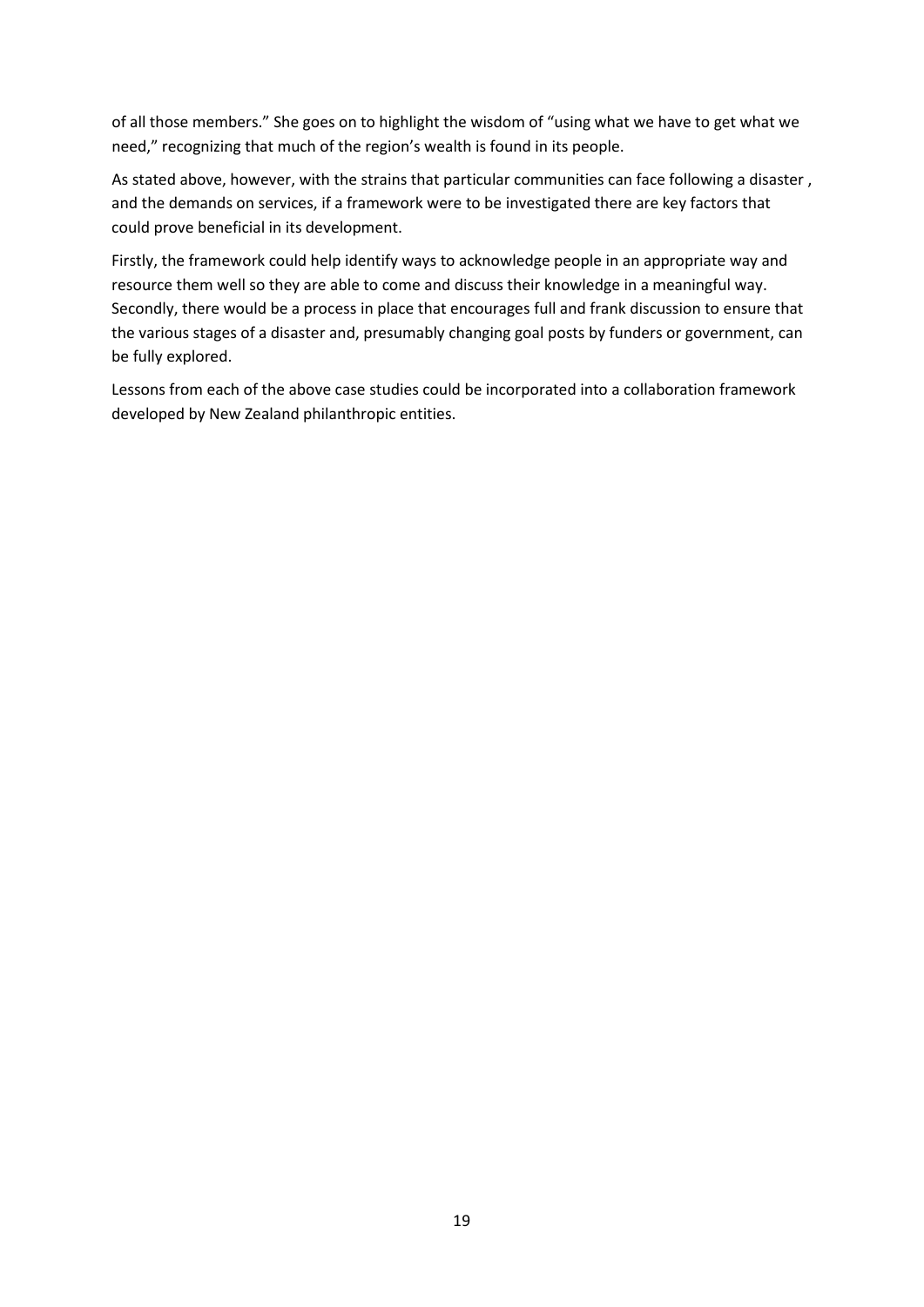## <span id="page-21-0"></span>**Resourcing beyond the financial – investing in people**

While, as the saying goes, "money makes the world go around," it's people-power that makes the real difference. All the case studies above show how important it is to develop relationships with the right organizations, staffed by the right people who know what jobs need to be done, and who hold the necessary skills.

Thus, if New Zealand's Community Trusts enter into a discussion to develop a framework, human resourcing – who has what skills within the Trusts – will be just as important as financial resourcing, so people power must be very much part of our framework to make it most effective.

Recognizing that the various trusts have varying degrees of financial and administrative capability, the actual mechanisms to support various trusts if a disaster strikes in their region, should be a key point of discussion within the framework's development.

Ralph Hamilton makes this point in his "Moving Ideas and Money" article, which highlights that grantmakers have access to information, ideas and practices that can help shape community discourse and strengthen community development. (5) He says: "One important factor to keep in mind is the individual program officer. As noted throughout, most collaborations originate and are dependent upon the interest, relationships and commitment of a particular program officer or a small group of program officers." In other words, in any collaboration it's the people who drive it.

In my interview with Elan Garonzik, the Vice President for Programs at ELMA Philanthropies Services (U.S.) Inc, he discussed his organization's funding experiences in Haiti and after Hurricane Katrina, and the realization that it was very important to bring key stakeholders together for peer-to-peer exchange. His rationale for doing this was their philosophy that the more informed people were within the philanthropic field, the more able Foundations and individuals would be to look at the bigger picture. This meant ELMA was best-placed to respond to, or fund more effectively as their staff were breaking down a number of assumptions that had been made by either staff or foundation trustees on what was happening on the ground at the time.

In turn the information gained by ELMA built their own internal capacity for responding to future events and secondly it better informed other philanthropic entities that ELMA had key relationships with who were also investigating ways to fund in Haiti. . Mr Garonzik was bold enough to say that if you don't look at broadening the philanthropic sector as a whole then all one is simply doing "is placing Christmas decorations on the Christmas tree."

In practice, that meant ELMA could respond to significant events, such as Katrina and Haiti, not by looking at the disaster as a single event, but looking beyond the field of initial philanthropy to what advocacy, research and training capacity needed to be built. It was all about the bigger picture – however, we must acknowledge that such changes take time.

As a local example, Helena Francis<sup>[10](#page-21-1)</sup> wrote in a Philanthropy New Zealand publication about a key lesson she identified from a collaboration formed to respond to the earthquakes by the Todd and Tindall Foundations – two significant philanthropic organizations in New Zealand. –.

 $\overline{\phantom{a}}$ 

<span id="page-21-1"></span><sup>&</sup>lt;sup>10</sup> Chairperson of the Wayne Francis Charitable Trust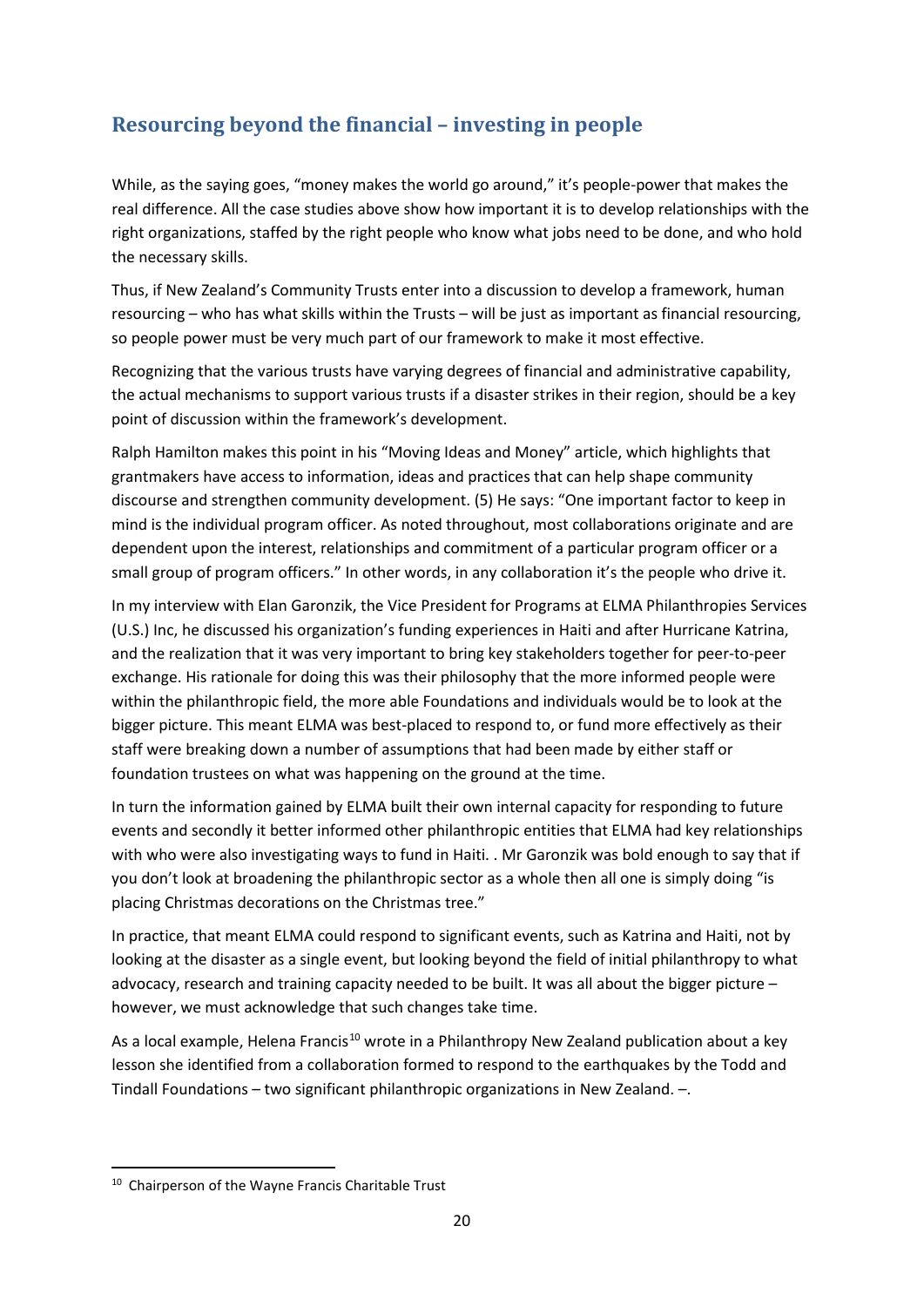*"One of the things we are learning is that the money is great but we also need the people capacity behind that money. You can chuck \$5 million at the problem, but if you haven't got the wisdom, the intellect and the conversations behind it, you won't maximise its impact.... What we know is we need staffing capacity – foundations need to invest in their people, because it essential to have good people on the ground if they are able to direct their funding effectively."* Helena Francis: Philanthropy in Christchurch – "Not Just about the money" (15)

#### <span id="page-22-0"></span>**Summary**

When considering a partnership model, there is opportunity for those developing the framework to consider those resources - outside their funding streams – that could allow for a more strategic development approach in building our own sectors capacity, by ensuring that those working in the funding sector are strengthened as much as possible to respond to the next disaster In New Zealand.

*"There are no external pressures on foundations that can force them to take these measures— as noted many times, a foundation will not go out of business because it is ineffective. Thus, if foundations are to put processes in place that make them effective organizations, then that can only occur through a clear commitment from the board, with the participation of the staff, that is then translated into a specific set of evaluatory processes and standards that become a regular part of foundation operations."* Francie Ostrower: "Foundation Effectiveness, Definitions and Challenges" (16)

Across the country, the Community Trusts (and other potential philanthropic partners) have an extensive range of valuable personnel resources, with extensive experience in particular areas research, community development models, and evaluation, to name a few.

The success of any framework created among New Zealand's Community Trusts would be highly dependent on the right people, correctly resourced, doing jobs that suit their skill set. I would suggest that almost as much time be devoted to ensuring the right staff are appointed into key roles, as into the development of any other part of the framework.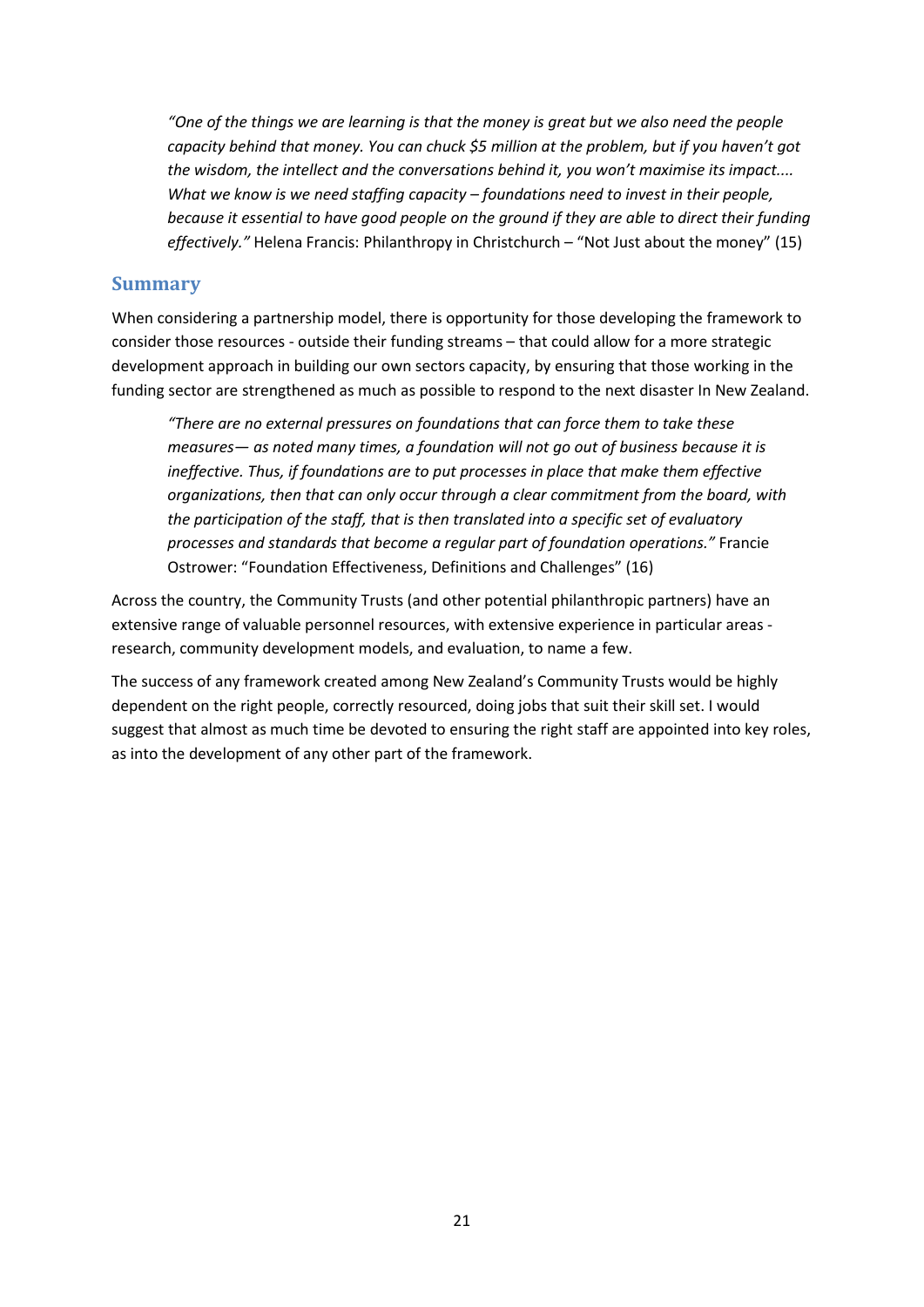## <span id="page-23-0"></span>**Conclusion**

Michael Edwards, in his article "The Role and Limitations of Philanthropy," puts forward the idea that different approaches to philanthropy are no more in competition with each other than hammers and screwdrivers in a toolkit. However, he stresses that we still need to know when and how to use these tools to best effect, and that requires substantial improvements in foundation learning and accountability. (17)

My paper has shown there is much international evidence that a coordinated, collaborative response from grantmakers working closely with community groups or NGOs local to the affected area, have improved effectiveness – particularly when the right people with the right skills are involved.

My hope is to facilitate a discussion platform for New Zealand's 12 Community Trusts in a first step for them to investigate the possibility of their formalizing a partnership – either as an entire group or perhaps with only the Trusts that agree to be involved – which may be joined by other philanthropic grantmakers.

Through this partnership and the development of a framework, any risks will have to be noted and mitigated, particularly around any legal issues that may preclude some Trusts taking part and funding outside their mandated region, or as a result of differences in culture or focus.

Recognizing that there is no real level of predictability in the world, I intend to invite leaders of these entities to consider ways they could look at a collaborative response for when a disaster next hits New Zealand. Or, what is likely to be more advantageous, to address these issues and create relationships and strategies ahead of time to ensure a more effective response when disaster strikes. What I believe is necessary is the creation of a preventative, national view of philanthropic disaster response.

I believe that, with New Zealand's relatively small geographic area, its strong philanthropic and NGO culture, we are very well-placed to create such a framework. At the very least, this framework would provide each individual trust with information or a best-practice model for managing their own grantmaking practices and the needs of their community if a disaster were to happen in their respective region.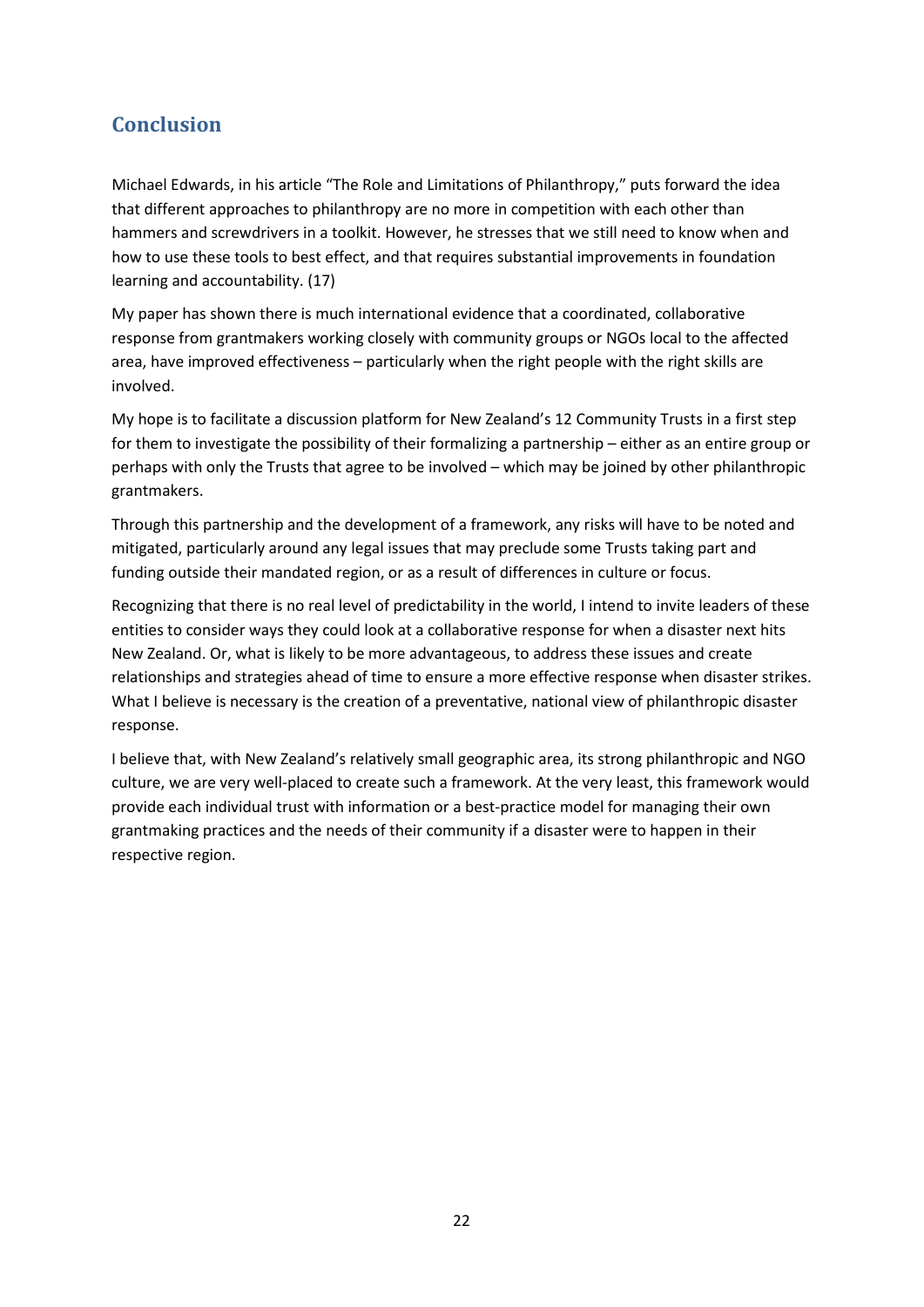## <span id="page-24-0"></span>**Plan of Action**

- 1) Provide leaders of the twelve community trusts with a copy of this position paper and seek feedback on the proposal.
	- a. . If the proposal was to be supported I would discuss the potential timeframe factors and capacity needed and clarify any implications with my employer the ASB Community Trust.
	- b. In particular I would address those leaders involved in the national database system (referred to on page 12) for their insights on that project, particularly around resourcing and changing governance structures.
- 2) Provide the CEO of Philanthropy New Zealand with a copy of this position paper and canvass this entity as a potential mechanism to research what has been funded in the Canterbury region to date, investigating where government and philanthropic funding has targeted, what initiatives have proved successful and two years after the earthquakes what are particular needs still needing to be addressed.

If there is interest by PNZ in undertaking this work, I would investigate with my employer, the possibility of me allocating time to undertake this work, with the intention that this would be information to support the discussion platform and if possible the wider philanthropic audience of new Zealand.

- 3) Collating all feedback from the above stakeholders, an overarching proposal could be developed that would initiate a meeting with four or five interested Community Trust representatives to discuss the development of a possible framework.
	- a. This may also prove to be the most effective time to invite other funding entities to the table for the discussion.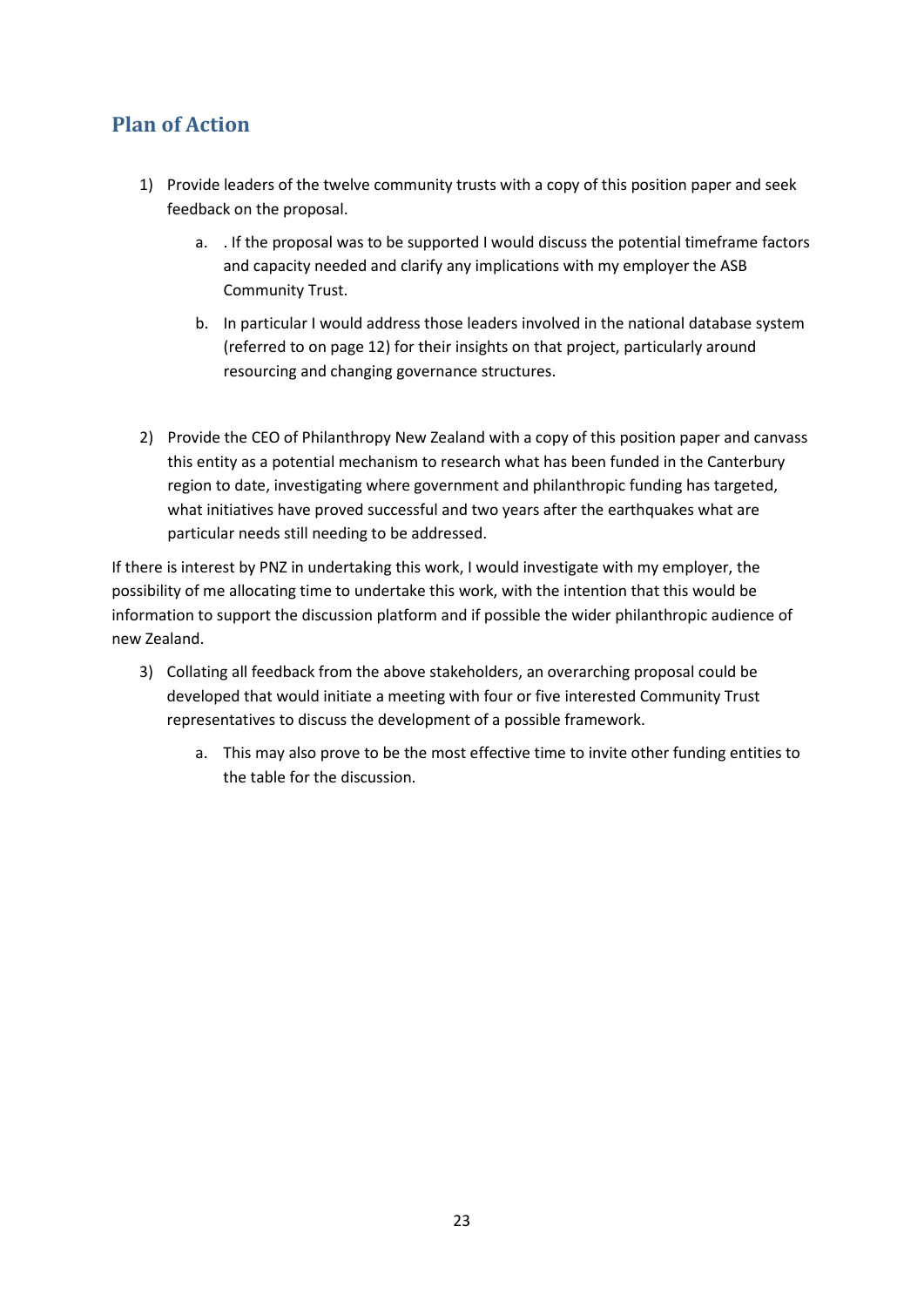### <span id="page-25-0"></span>**References**

#### <span id="page-25-1"></span>**Bibliography**

- Canterbury Earthquake Recovery Authority (CERA). "Draft Recovery Strategy for Greater Christchurch. [http://cera.govt.nz/sites/cera.govt.nz/files/common/draft-recovery-strategy](http://cera.govt.nz/sites/cera.govt.nz/files/common/draft-recovery-strategy-for-greater-christchurch.pdf)[for-greater-christchurch.pdf](http://cera.govt.nz/sites/cera.govt.nz/files/common/draft-recovery-strategy-for-greater-christchurch.pdf) [September 2011]. (3)
- DuPree, Scott A. and David Winder. "Building Bridges across Sectors," from Program Priorities and Operations in Foundation Building Sourcebook, 2000. [http://www.synergos.org/knowledge/00/fbsprogram8.pdf.](http://www.synergos.org/knowledge/00/fbsprogram8.pdf) (10)
- Edwards, Michael. "The Role and Limitations of Philanthropy." Commissioned paper, November 2011. [http://www.bellagioinitiative.org/wp-content/uploads/2011/10/Bellagio-](http://www.bellagioinitiative.org/wp-content/uploads/2011/10/Bellagio-Edwards_CP_online.pdf)[Edwards\\_CP\\_online.pdf.](http://www.bellagioinitiative.org/wp-content/uploads/2011/10/Bellagio-Edwards_CP_online.pdf) (17)
- European Foundation Center and the Council on Foundations. "Disaster Grantmaking: A Practical Guide for Foundations and Corporations," 2001. *[http://www.cof.org/files/Documents/International\\_Programs/disasterguide.pdf](http://www.cof.org/files/Documents/International_Programs/disasterguide.pdf)*. (1)
- Francis, Helena. "Philanthropy in Christchurch Not Just About the Money." [http://www.giving.org.nz/sites/all/files/Philanthropy%20in%20Christchurch.pdf.](http://www.giving.org.nz/sites/all/files/Philanthropy%20in%20Christchurch.pdf) (15)

Gilbert, Linetta. "Are We The Right Sort of Glue? [www.alliancemagazine.org./node/958.](http://www.alliancemagazine.org./node/958) (14)

- Hamilton, Ralph. "Moving Ideas and Money" Issues and Opportunities in Funder Funding Collaboration. [www.fundersnetwork.org/files/learn/Moving\\_Ideas\\_and\\_Money\\_Paper.pdf.](http://www.fundersnetwork.org/files/learn/Moving_Ideas_and_Money_Paper.pdf) (5)
- Japan Center for International Exchange: Civil Society Monitor JCIE Special Report "US Giving in Response to Japan's March 11 Disaster Tops \$630 million." [www.jcie.org/311recovery/usg](http://www.jcie.org/311recovery/usg%20iving.html)  [iving.html.](http://www.jcie.org/311recovery/usg%20iving.html) (13)
- Joseph, James A. Philanthropy and Leadership speech to New York Regional Association of Grantmakers (July 2005). (2)
- Martin, Bede. InPartnership Newsletter. [http://www.healthychristchurch.org.nz/media/70514/inpartnershipnewsletter\\_may12.pdf.](http://www.healthychristchurch.org.nz/media/70514/inpartnershipnewsletter_may12.pdf) (7)
- New York Association of Grantmakers. "Best Practices in Disaster Grantmaking: Lessons from the Gulf Coast".

[http://www.philanthropynewyork.org/s\\_nyrag/bin.asp?CID=5478&DID=16026&DOC=FILE.P](http://www.philanthropynewyork.org/s_nyrag/bin.asp?CID=5478&DID=16026&DOC=FILE.PDF) [DF.](http://www.philanthropynewyork.org/s_nyrag/bin.asp?CID=5478&DID=16026&DOC=FILE.PDF) (11)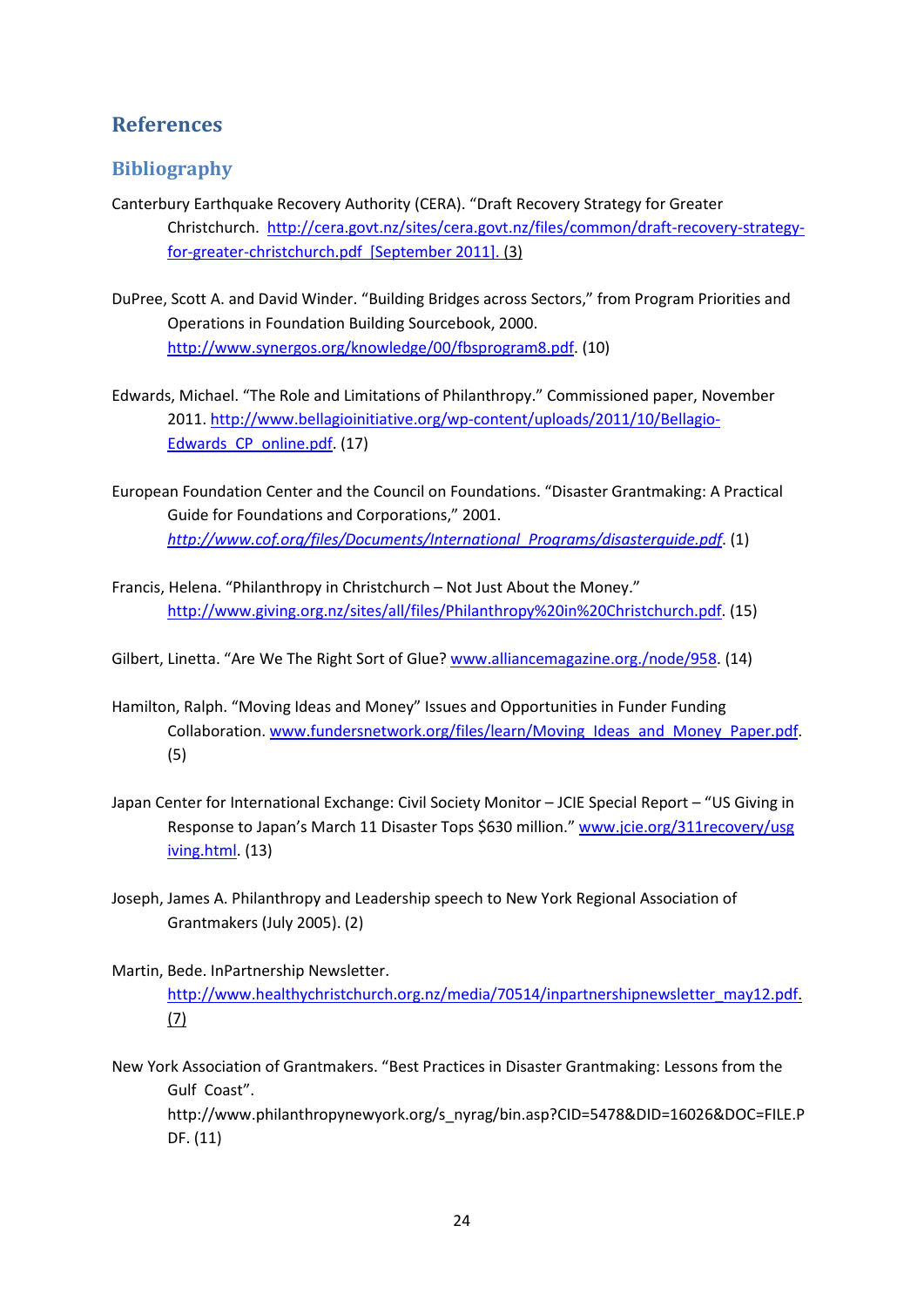Ostrower, Francie. "Foundation Effectiveness, Definitions and Challenges." The Urban Institute, 2004.

http://www.urban.org/uploadedpdf/411118 foundation effectiveness.pdf. (16)

- Ostrower, Francie. "The Reality underneath the Buzz of Partnerships." *Stanford Social Innovation Review* (Spring 2005). (12)
- Parker, Susan. "Lessons from a Ten Year Funder Collaborative: a Case Study of the Partnership for Higher Education in Africa. *Clear Thinking Communication* (September 2010). (4)
- Slack, Adrian & M Wilma. "Giving New Zealand Philanthropic Funding 2011"; BERL ref #4882 (January 2012). (8)
- Snowden, David J. & Mary E Boone. "A Leader's Framework for Decision Making"; *Harvard Business Review* (November 2007)[. http://hbr.org/2007/11/a-leaders-framework-for-decision](http://hbr.org/2007/11/a-leaders-framework-for-decision-making/ar/1)[making/ar/1.](http://hbr.org/2007/11/a-leaders-framework-for-decision-making/ar/1) (9)

#### <span id="page-26-0"></span>**Interviews**

James Gannon, Executive Director: Japan Center for International Exchange (JCIE/USA)[; www.jci.org](http://www.jci.org/) – *Phone Interview; 3pm Monday 19th March 2012.*

Senay Ataselim Yilmaz, Chief Operating Officer: Turkish Philanthropy Fund; [www.tpfund.org](http://www.tpfund.org/) – *Interview, 1.30pm Monday 19th March 2012.*

Joyce Bove, Senior Vice President, Grants & Special Projects: The New York Community Trust; [www.nycommunitytrust.org](http://www.nycommunitytrust.org/) – *Interview; 11am Wednesday 14th March 2012.*

Len McNally, Program Director, Health & People with Special Needs: The New York Community Trust; [www.nycommunitytrust.org](http://www.nycommunitytrust.org/) – *Interview included with Joyce Bove discussion*.

Elan Garonzik, Vice President for Programs: The ELMA Philanthropies Services (U.S.) Inc[; www.elmaphilanthropies.org](http://www.elmaphilanthropies.org/) – *Phone Interview; 1pm Thursday 15th March 2012.*

#### <span id="page-26-1"></span>**Program Speakers**

Robert Edgar, Vice President, Donor Relations: New York Community Trust – Topic *"The Early U.S. Community Foundations: the example of New York Community Trust".*

Marilyn Gelber, President: Brooklyn Community Foundation – Topic *"Different Roots, different model: NYC's 'other' community foundation.*

Shannon St John, Director: Networks of the Synergos Institute; Founder, Second Star Philanthropic Services, former Executive Director, Triangle Community Foundation – Topic *"Asset Development, Donor Engagement and the Promotion of Philanthropy".*

Kathleen McCarthy, Professor of History and Director, Center on Philanthropy and Civil Society, GC, CUNY.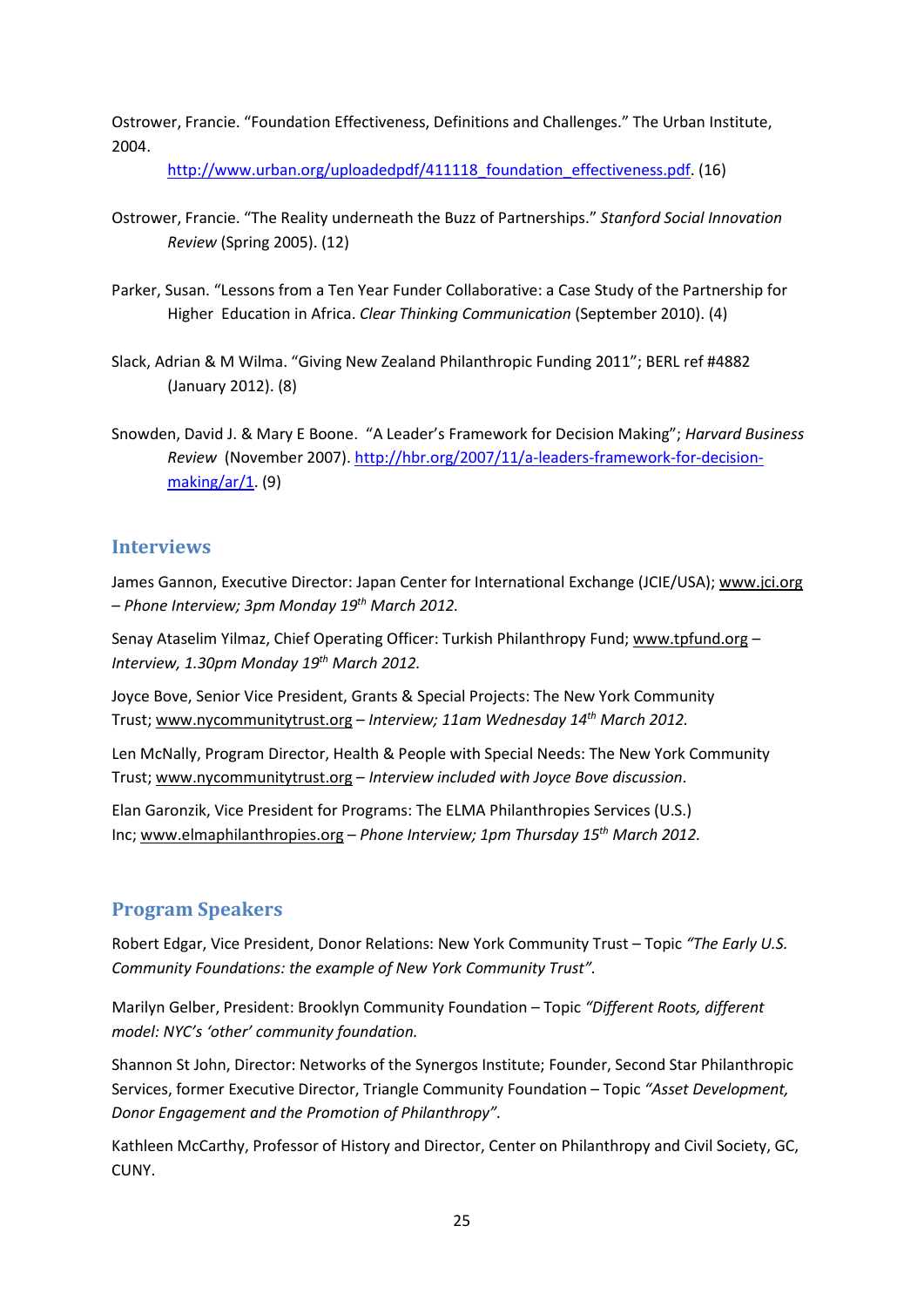Tade Aina, Program Director, Higher Education and Libraries in Africa, International Program: Carnegie Corporation – *"International Philanthropy, Education, and the Carnegie Corporation of New York".*

Ed Pauly, Director of Research and Evaluation: The Wallace Foundation – Topic "*Philanthropy with Impact: Harnessing the Power of Evaluative Thinking".*

Kevin Murphy, President: Berks County Community Foundation – Topic "*How Community Foundations Shape and Are Shaped by their Environment".*

Vincent McGee, Senior Advisor: The Atlantic Philanthropies; Board Chair, The Overbrook Foundations; Advisory Board Member, Center on Philanthropy and Civil Society – Topic *"Foundation Vision and Strategy: Social Justice Grantmaking; Foundation Spend Down".*

Taehyo Park, Executive Director: Beautiful Foundation USA – Topic "*(Re)defining Community: Giving and Sharing".*

Heather Scott, Diane Miller and John Harvey: Council on Foundations – Topic *"Community Foundation Services and Standards: the example of the US Council on Foundations".*

Nick Deychakiwsky, Program Officer: Mott Foundation – Topic "*Defining and Supporting Community Philanthropy in a Global Context".*

#### **2012 Senior Fellow Program Participants**

Mark Andrew Bentley, Chief Executive Officer: Auckland Communities Foundation – Research Topic – *to explore non-profit/government partnerships to accelerate community foundation sustainability in New Zealand.*

Ms. Josephine Buontempo, Managing Director/Consultant : Kasali Consultancy Services; Member, Board of Directors, Freemantle Foundation, Ltd. – Research Topic - *to seek international perspectives on community foundations and philanthropy to develop a viable community foundation model in Western Australia.* 

Ms. M. Beatriz Noriega González, Director Social Investment: Fundación Merced – Research Topic*- to explore the development of an operational model to bolster Fundación Merced's support and partnership with Mexico's community foundations.* 

Ms. Szilvia Szmuk-Tanenbaum, Co-trustee: Pine Tree Foundation of New York, Inc. – Research Topic *to study effective grantmaking and strategic board development models appropriate for a small independent foundation*.

Mr. John Robert Ulanga, Executive Director: The Foundation for Civil Society –Research Topic - *to investigate approaches to establishing community foundations in Tanzania and South Africa, and the associated challenges.*